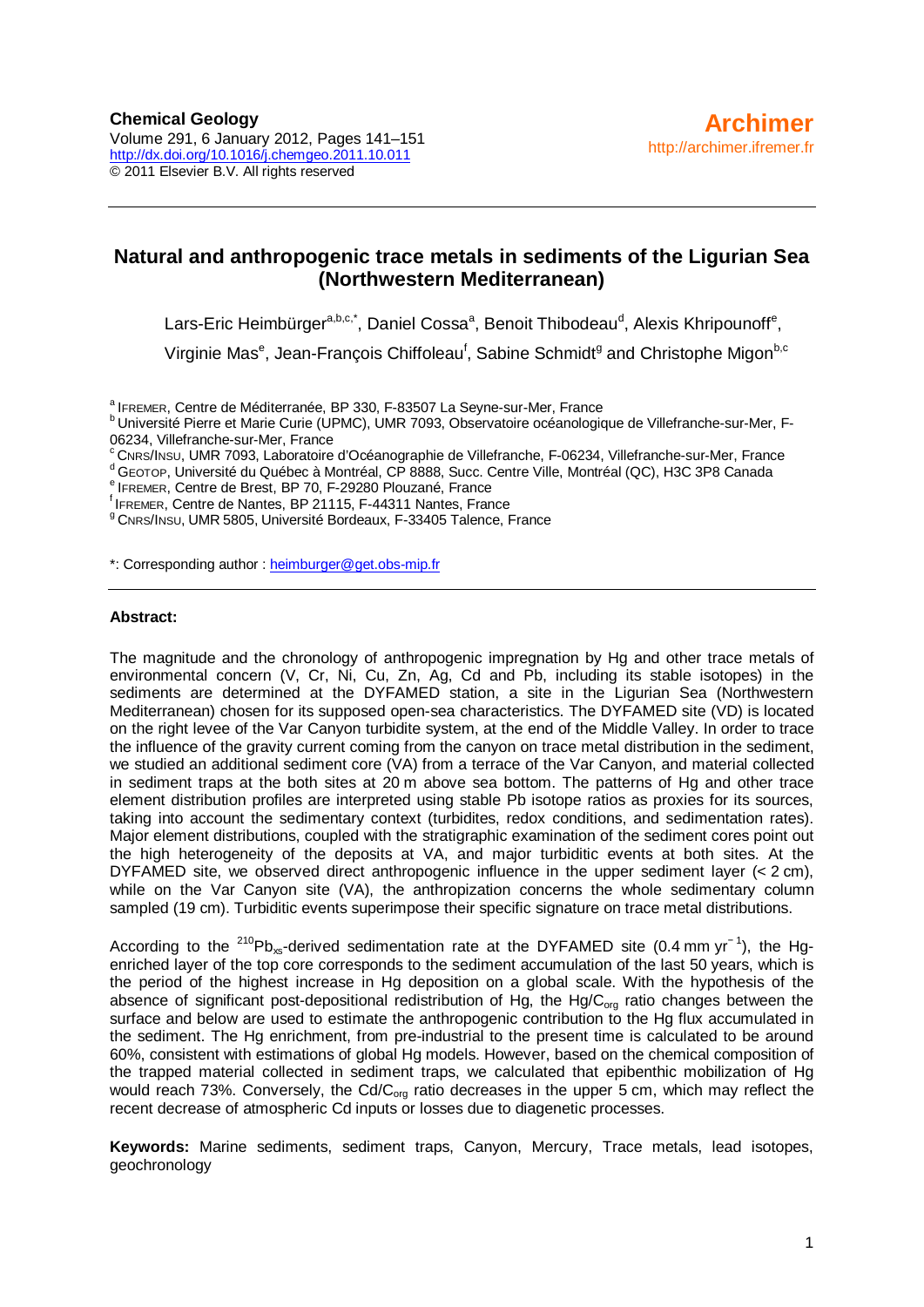## **1. Introduction**

In contrast to other trace metals (TMs) of environmental concern, Hg can be singled out as a global (or at least hemispheric) contaminant, since it has a long residence time in the atmosphere (0.5-2 years; (Schroeder and Munthe, 1998), resulting in its ubiquitous distribution. Indeed, global Hg emissions have substantially increased during the past 150 years (e.g. Mason et al., 1994), and there is evidence for the impact of atmospherically transported anthropogenic Hg emissions in remote regions of the globe (Fitzgerald et al., 1998). This impact is detectable in lake sediment and peat bog records of remote regions, which have been revealed as reliable archives for estimating historical Hg accumulation (e.g. Muir et al., 2009). In spite of the difficulty of establishing homogeneous geochemical Hg backgrounds, the relative importance of natural *versus* anthropogenic sources of this TM on a global scale has been documented in peat bogs (Shotyk et al., 2003) and lake sediment achieves (Swain et al., 1992).

In the marine environment, most investigations have been made on continental shelves (e.g. Canals et al., 2006; Palanques et al., 2008; Costa et al., 2011). There, anthropogenic and natural Hg inputs are accumulated in sediment and concentrations above the natural background levels have been observed (e.g. GESAMP, 1990; Gobeil and Cossa, 1993). In the open ocean, several natural processes may alter Hg levels in sediments, including sub-marine hydrothermal activity (Boström and Fisher, 1969; Grousset and Donard, 1984), high organic matter flux events resulting in organic rich sediments such as sapropel (Gehrke et al., 2009), turbidites (Mercone et al., 1999), or diagenetic redistribution of Hg at the oxic/post-oxic boundary.

In the Mediterranean Sea, very few studies address the Hg transfer, deposition and accumulation in open sea sediments (Mercone et al., 1999; Ogrinc et al., 2007; Gehrke et al., 2009). Cossa and Coquery (2005) addressed the question of Hg mobilization and burial in the abyssal sediments at a site in the middle of the Algero-Provencal sub-basin. In spite of the observation of a two-fold decrease of organic carbon  $(C_{\text{org}})$  content in sediment between surface and 5cm-depth, which supports the hypothesis of a diagenetic post-depositional Hg redistribution, the authors assumed the presence of traces of anthropogenic Hg contamination in the surface sediments.

In the Northwestern Mediterranean basin, the DYFAMED site has been chosen as an example of an open ocean site, supposedly isolated from major lateral inputs from the continent by the persisting Ligurian current (Béthoux et al., 1988; Sournia et al., 1990; Schmidt and Reyss, 1996). The role of the sediment as an archive for the deposition of contaminants at this site has received little attention until recently, when Martin et al. (2009) reported on sediment concentration of Cr, Ni, Cu, Zn and Pb. The results of their sediment core study, compared to atmospheric data (Migon et al., 2008), suggest that atmospheric deposition is the main entrance route of anthropogenic TMs accumulated in the recent sediments. However, occasional lateral advection of sediment by currents and sediment gravity flow may also contribute to the pre-industrial accumulation of TMs. Indeed, Miquel et al. (1994) noted that 2100m sediment traps at the DYFAMED site received amounts of material in excess of those collected at depth of 200 and 1000m. The site is in fact located in an active sedimentary system, which may receive material *via* sediment gravity flows (Migeon et al., 2006; Khripounoff et al., 2009) and deep water formation during winter convection (Martin et al., 2010).

We present here the first Hg, Ag, and Cd profiles in sediment at the DYFAMED site (VD). In order to trace the influence of the gravity current, which might be an additional source for TMs in the VD sediment core, we studied an additional sediment core (VA), sampled within the Var Canyon, on a terrace of the Upper Valley, and material collected in sediment traps along the channel. Complementary results on Cr, Ni, Cu, Zn and Pb (with its stable isotopes) allow comparison with previous measurements by Martin et al. (2009). However, before interpreting sedimentary TM profiles in term of anthropization, a careful examination of the geochemical context of the sediment is required. Changes in mineralogy, granulometry, sedimentary conditions, physical or biological mixing, and early diagenesis processes can alter TM profiles. Thus, here, we will first study the sedimentary context before examining the anthropization degree, pathways, sources of TMs and their changes with time.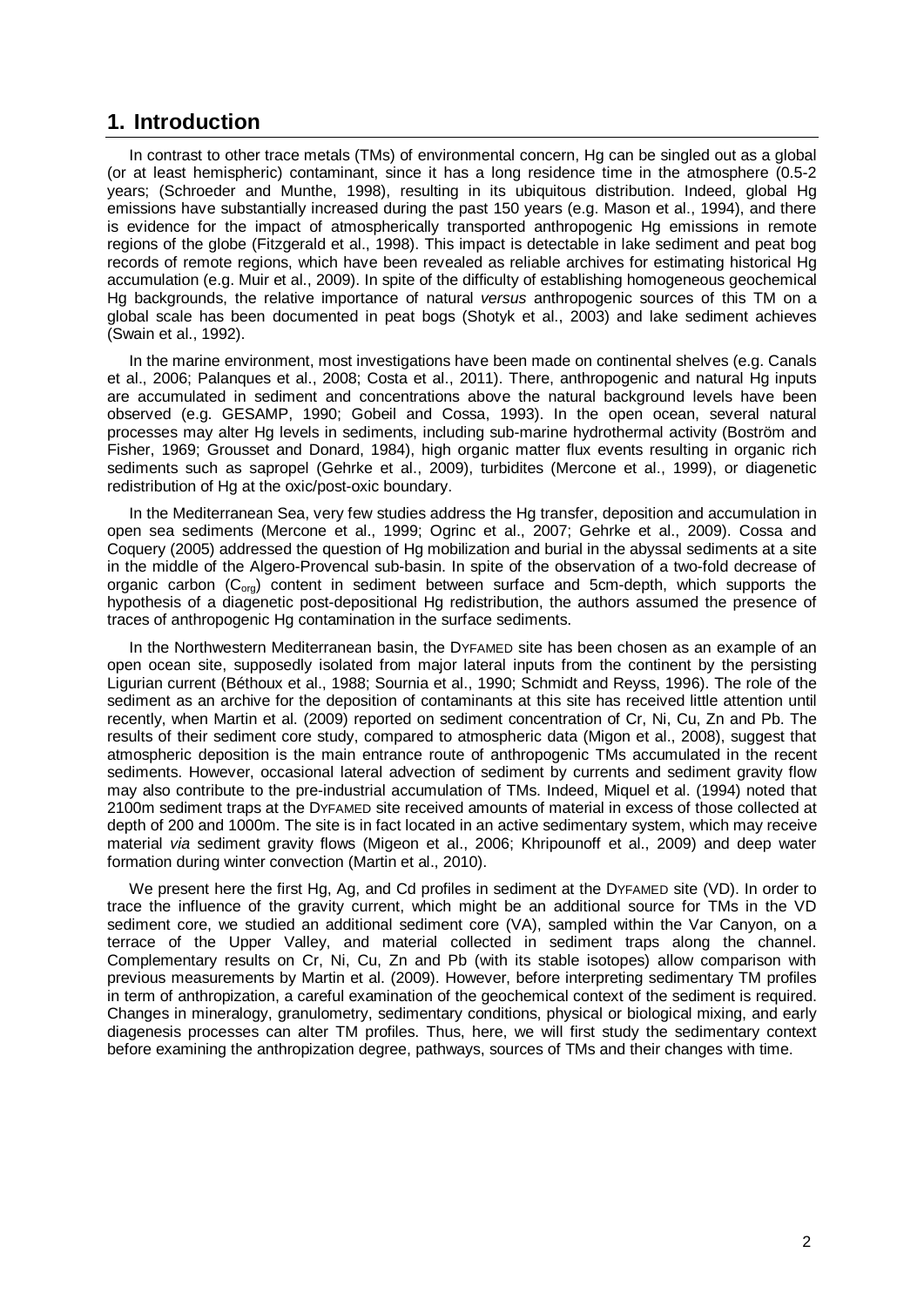# **2. Material and methods**

#### **2.1. Description of the sampling sites**

The sites VA (43°29.82N, 7°20.92E, 1850m-depth) and VD (43°24.60N, 7°51.64E, 2400m-depth) are located after the confluence of the Var and Paillon Canyons, and at the DYFAMED site, respectively (Fig. 1). The VA is located on a terrace of the Var Canyon and VD in the eastern part of the Var Sedimentary Ridge, corresponding to the enlarged right levee of the turbidite system at the end of the Var Middle Valley (Mas et al., 2010).

The Var Canyon is connected to the Var River through a narrow shelf with a steep margin. These features, together with the flush flood regime of the Var River, promote the formation of sediment gravity flows, which may export material into the deep basin (Mulder et al., 1997; Migeon et al., 2006; Khripounoff et al., 2009; Mas et al., 2010). Sediment transfer covers low-magnitude, high-frequency (yearly) turbid plumes to turbidity currents generated by large slope failures.

The DYFAMED site, between Nice and Calvi, is supposedly protected from lateral inputs in the central part of the Ligurian Sea (Béthoux et al., 1988; Sournia et al., 1990). Suspended particles in the water column originate from atmospheric deposition (Migon et al., 2002) and from primary production (Marty and Chiavérini, 2002; Marty et al., 2002). Their vertical transport derives from intense episodic blooms, without any direct influence of continental inputs. However, the deposited sediment may be partially fed by advection of the turbidity current, mainly from the Var Canyon (Martin et al., 2009), since it is located within the Middle Valley of the Var Canyon turbidite system, on the lowest part of its right-hand side levee, elevated at less than 30m above the channel floor.

#### **2.2. Sampling and chemical analysis**

Interface cores were collected using a multi-corer at the sites VA and VD during the cruise "Envar-4" on board of the R/V Suroît in September 2006 (Khripounoff et al., 2009). The cores of 19 and 17cmlength from VA and VD respectively, were sliced aboard the vessel, immediately after sampling (each 0.5cm from the water-sediment interface to 5cm, each 1cm from 5 to 10cm, and each 2cm below). Sub-samples were frozen (-18°C), freeze-dried and stored under cold (4°C) and dark conditions awaiting analysis.

Settling particles were collected using automated sediment traps moored 20m.a.b. (1830m and 2380m at VA and VD, respectively) at VA and VD from 11/12/2005 to 10/10/2007. The cone-shaped traps (PPS-5, Technicap $\circledcirc$ ) have a sampling aperture of 1m<sup>2</sup>, covered with a honeycomb baffle of 1cm diameter and with 10cm deep cells at the top. Twenty-four collection bottles were set to a sampling interval of 9 days. The sampling bottles of all sediment traps were filled with filtered seawater and sodium borate buffered formalin to give a final concentration of 3%. After recovery, each sediment trap sample was examined under a dissecting microscope to sort and count all organisms, and to remove swimmers. The remaining particles were rinsed with deionized water (Milli-Q®), freeze-dried and weighed. Organic carbon  $(C_{\text{ora}})$  and nitrogen (N) concentrations were measured with a WR12® (LECO) elemental analyzer after removing carbonates with a 2N HCl solution. Details are given elsewhere (Khripounoff et al., 2009).

Mercury analyses were carried out on a semi-automatic AMA-254® (ALTEC) analyzer. Aliquots of sediments were introduced into the system, exposed to a high temperature (550°C), so that Hg was volatilized and concentrated by amalgamation on a gold trap before being thermally dissociated and vaporized, and measured by atomic absorption spectrometry (Cossa et al., 2002). The method detection limit was 0.007µg  $g^{-1}$  calculated as 3.29 times the standard deviation of the blank. The reproducibility was 1.8% for material of which Hg concentration was 0.092 $\mu$ g g<sup>-1</sup>. Certified reference material (CRM) MESS-2 was used to assure the quality control of the method, and the values obtained  $(0.092 \pm 0.002 \mu g g^{-1})$  were always within the range of the certified values  $0.092 \pm 0.009 \mu g g^{-1}$  (Table S1).

Iron and AI concentrations were determined by atomic absorption spectrophotometry (AAS, Varian, SpectrAA 600®). Other TM (Li, V, Cr, Mn, Ni, Cu, Zn, Ag, Cd and Pb, including its stable isotopes) and major elements (Mg, Si, Ca) analyses were performed after total dissolution of the sediment with a mixture of HCl, HNO3, and HF in hermetically sealed Teflon bombs according to the protocol described by Loring and Rantala (1990) and modified by Chiffoleau et al. (2004). All reagents used were SupraPur®, obtained from Merck. Concentrations were determined using inductively coupled plasma mass spectrometry (ICP-MS, Thermo Electron Corporation, Element X Series®). The determinations were validated using CRMs MESS-3 and BCSS-1. A blank sample and CRM were included with each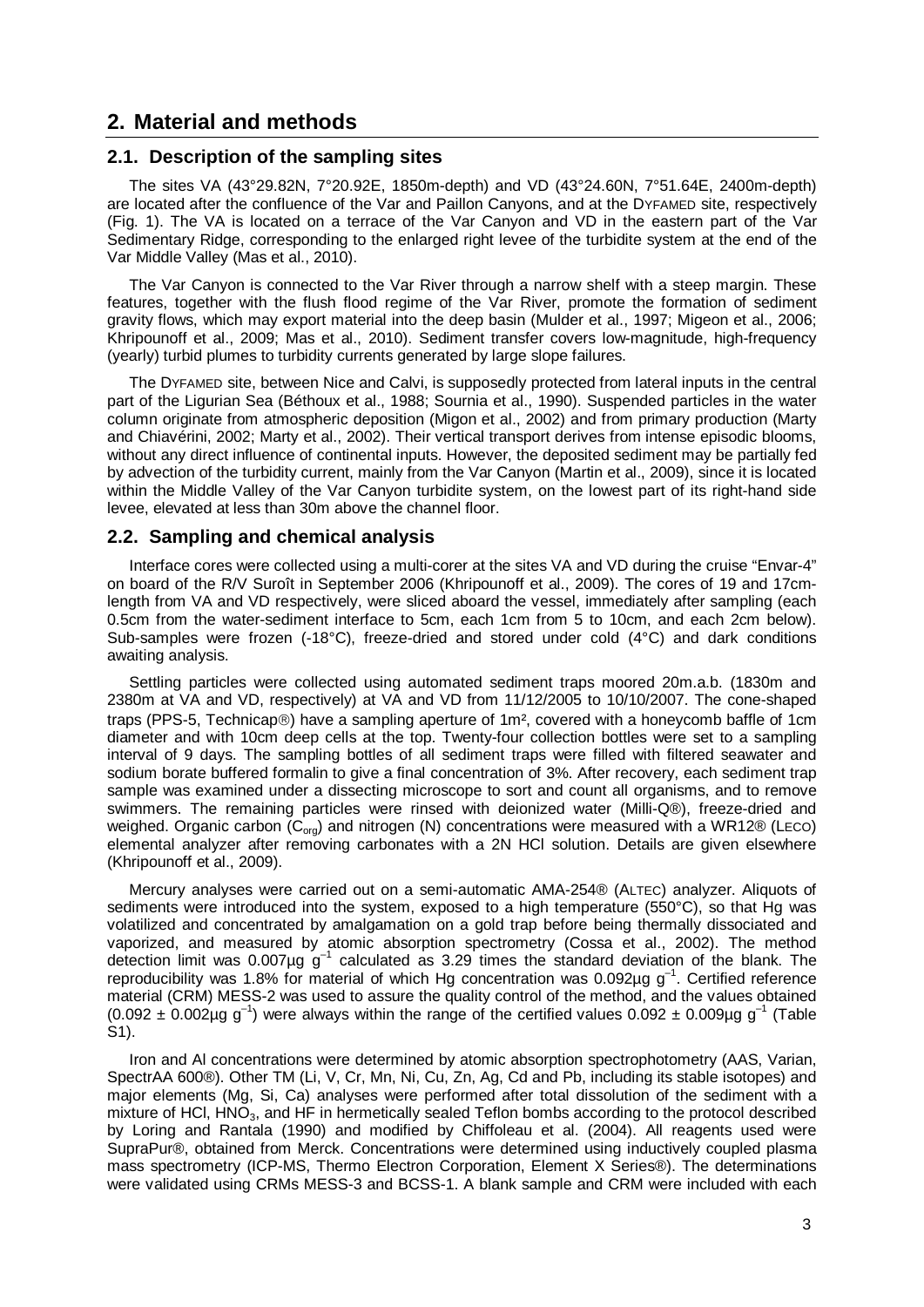batch of 15 samples in the total digestion procedure and then analyzed with ICP-MS and AAS. The blank values were always below the detection limits. Values obtained for major element analysis were always within the range of certified values (Table S1).

Radioelement analyses (234Th, 210Pb, 226Ra, 137Cs) were performed on 8-12g dried sediment using a semi-planar germanium detector (EGSP 2200-25-R, EURYSIS Measures) (Schmidt et al., 2009). Calibration of the γ detector was achieved using certified reference material (IAEA: RGU, IAEA-314), activities are expressed in mBq.g-1 and errors are based on 1 SD counting statistics. Excess 234Th and 210Pb data were calculated by subtracting the activity supported by their parent isotope, 238U and 226Ra respectively, from the total activity in the sediment, and then by correcting 234Th values for radioactive decay that occurred between sample collection and counting (this correction is not necessary for 210Pb because of its longer half-life). Errors on 234Thxs and 210Pbxs are calculated by propagation of errors in the corresponding pair, 234Th and 238U, or 210Pb and 226Ra. Taking into account its very short half-life and the mean oceanic sedimentation rates (usually  $\lt$  10mm yr-1), 234Thxs should be present only at the water-sediment interface. Its penetration to variable depths indicates efficient mixing of the upper sediments, usually by bioturbation (Schmidt et al, 2002). The sedimentation rates can be calculated from 210Pbxs profiles using the constant flux-constant sedimentation (CFCS) model (Robbins, 1978):

$$
[{}^{210}Pb_{xs}]_z = [{}^{210}Pb_{xs}]_0 e^{-\lambda(z/s)}
$$

where  $[{}^{210}Pb_{xs}]_{0, z}$  are the activities of excess  ${}^{210}Pb$  at surface, or the base of the mixed layer, and depth z,  $\lambda$  the decay constant of <sup>210</sup>Pb (0.0311yr<sup>-1</sup>), and S the sedimentation rate.

## **2.3. Statistical Analysis and Normalization**

We applied Principle Components Analysis (PCA), a multivariate technique, to reduce the in which the numbers of variables are reduced to a smaller number of factors that describe the principal variability or joint behavior of the data set. Geometrically, this new set of variables represents a principal axis rotation of the original coordinate axes of the variables around their mean (Jackson, 1991; Huang et al., 2010). The statistical computations were performed with XLSTAT® software from Addinsoft.

In order to test if the observed variations in the profiles were the result of mineral changes within the cores, the Ag, Cd and Hg concentrations were geochemically normalized by the use of tracer elements (Kersten and Smedes, 2002). Aluminum and Li were chosen as granulometric normalizer elements to take into account the clay fraction with its high specific surface, which favors metal binding (Loring, 1990).

## **3. Results**

The results of chemical analyses, including isotopic measurements are given in tables 1, 2, 3 and 4 for particles from sediment traps, VA and VD sediment cores respectively.

#### **3.1. Major elements, organic matter and Mn in marine sediments**

In both sediment cores Si distribution mirrored the Ca distribution (Fig. S1). Silicated material dominated the carbonated material in core VD (except at the surface), while it was the inverse in the VA core (Figs. S1a and b). Aluminium and Fe vertical distributions were parallel and less variable ranging between 4 and 5%, and between 2 and 3%, respectively (Figs. S1c and d). A sub-surface Ca peak is located between 1.25 and 3.25cm below the surface in core VA (Fig. S1a). Below, between 2.75 and 4.25cm, a Si enrichment (Figs. S1a and b), associated with relatively low Al content (Figs. S1c and d), was observed in both sediment cores. The Si/Al and Mg/Ca ratios in the 2.75 to 4.25cm strata suggest the presence of a sandy deposit layer dominated by silicated and carbonated materials at the bottom and top of the layer, respectively (Figs. 2a and b).

Organic carbon varied from 0.43 to 0.66 and 0.32 to 0.54% at VA and VD respectively; these typical values for offshore Mediterranean sediment (Buscail et al., 1990) indicate highly mineralized organic matter (OM). The VA profile does not show any systematic trend, whereas the VD profile showed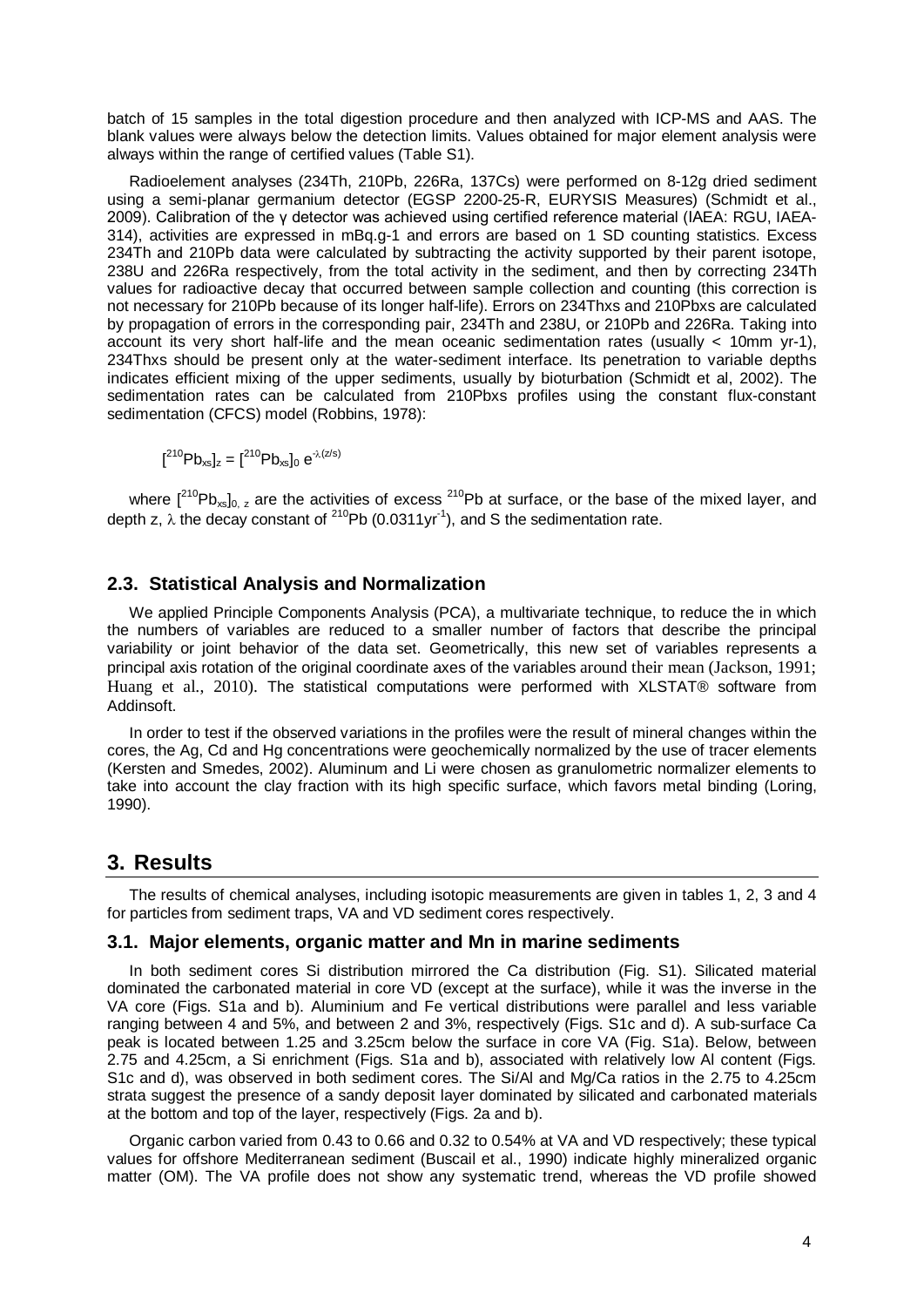higher values at the upper cm of the core followed by a rapid decrease (Fig. 2c). Sandy layers are generally poor in OM compared to fine-grained sediments.

Manganese profiles (Fig. 2d) exhibited in both sediment cores typical sub-surface maximum peaking at 0.75 and 2.25cm at VA and VD respectively; this indicates that the redox front was deeper at the VD site than in VA*.* In addition, since sulfate reduction within the 20cm core at DYFAMED is unlikely (Fernex et al., 1992), the redox condition in the VD core between 2.5cm and the bottom can be qualified as sub-oxic. In trapped particles from VD the high Mn content suggests oxidized material (Table 1).

## **3.2. Trace metals in marine sediments and trapped particles**

Core VD presents the highest Hg, Cd and Ag enrichments in the upper centimeters with a slight continuous decreasing trend towards the bottom (Fig. 3b), whereas in core VA, Hg shows the same enrichment values in the upper centimeters and only little down-core variability (Fig. 3a). Cadmium and Ag present similar type of variability, but do not show any specific down-core trend. The occurrence of the sandy layer can be discerned from the Cd profile, which mirrors the Si/Al profile (Fig. 2a).

The vertical variation of TMs within the cores is similar with or without the normalization procedures (Figs. 3c-f). The only noticeable changes are in the VD core, where Ag/Li and Cd/Li profiles (Fig. 3d) show more convincing evidence of increasing values from the bottom to the top of the core compared to the Ag and Cd profiles (Fig. 3b). The normalized Ag, Cd and Hg distributions in core VD (Figs. 3d and f) permit the smoothing of the profiles, and reveal that the TM surface enrichments follow the following order: Hg > Cd > Ag. (Fig. 3d). At VA, the normalization resulted in complex distributions, with a maximum occurring at the surface for Hg and between 6 and 10cm for Ag and Cd (Figs. 3c and e). While at VA, Cr, Ni, Cu, Zn and Pb exhibited surface enriched distributions, at VD only Pb, and, to a lesser extent Cu and Zn, testified of a surface enrichment (Tables 2 and 3, Fig. S2). Those results are consistent with the observations of Martin et al. (2009) at the DYFAMED site. Trapped particles were enriched in TMs and OM compared to the underlying sediments (Tables 1-3).

#### **3.3. Stable Pb isotopes**

In both cores, Pb isotopic ratio distributions (Figs. 2e and f, Table 4) showed lowest values at the surface: 1.180 and 1.184 for the  $^{206/207}$ Pb ratio, and 0.479 and 0.480 for the  $^{206/208}$ Pb at VA and VD, respectively. Within the VA core, the shape of the vertical  $^{206/207}$ Pb ratio profile exhibits a maximum between 2 and 4cm (Fig. 2e) associated to the sandy layer with bigger grain size (Mas et al., 2010). For VD the possible increase due to the presence of the sandy layer is engulfed within a regular increase from 1.194 to 1.202 downward (Fig. 2e). This pattern confirms the findings of Martin et al. (2009) at the DYFAMED site. Higher  $^{206/208}$ Pb ratios (0.484; Fig. 2f) occurred at 7.5cm (and at 13cm to a lesser extent) down in the VA core, coincidental with minimal Cr, Ni, Zn and Pb concentrations (Fig. S2a).

Particles from sediment traps exhibited a large range of  $^{206/207}$ Pb ratios (1.172-1.190). Conversely, lowest  $^{206/208}$ Pb ratios were associated to highest Cr, Ni, Cu, Zn, Hg, Pb and C<sub>org</sub> concentrations (Tables 1 and 4).

# **4. Discussion**

The aim of this paper is to determine the magnitude and chronology of the anthropogenic impregnation by Hg, and other TMs of environmental concern (Cr, Ni, Cu, Zn, Ag, Cd and Pb) in the sediments accumulated at the DYFAMED station. Although, this scheme has been partially confirmed by Martin et al. (2009) for Cu and Pb in a similar study, the same authors suggest that the lateral advection of sediment from the adjacent Var Canyon by gravity flow accounts for a fraction of TMs accumulated in DYFAMED sediments. Based on a sediment trap deployment during 2005-2007, Khripounoff et al. (2009) concluded that the Var River flood did not reach the DYFAMED site. Although, this does not preclude that this type of event may exceptionally occur.

## **4.1. Sedimentary context and geochronology**

The VA core, collected in the Var Canyon, comes from a terrace, where recent sedimentary processes are dominantly depositional (Mas et al., 2010). The high  $^{210}Pb_{xs}$  and  $^{234}$ Th activities of the uppermost sediments attest to a layer of recently deposited material. Relatively low <sup>206/207</sup>Pb ratio values in the surface layer (Table 4), suggest anthropogenic Pb inputs. Two other sequences are found below: from 0.8 to 2.1cm, a graded sequence is observed and has been interpreted as a deposit of a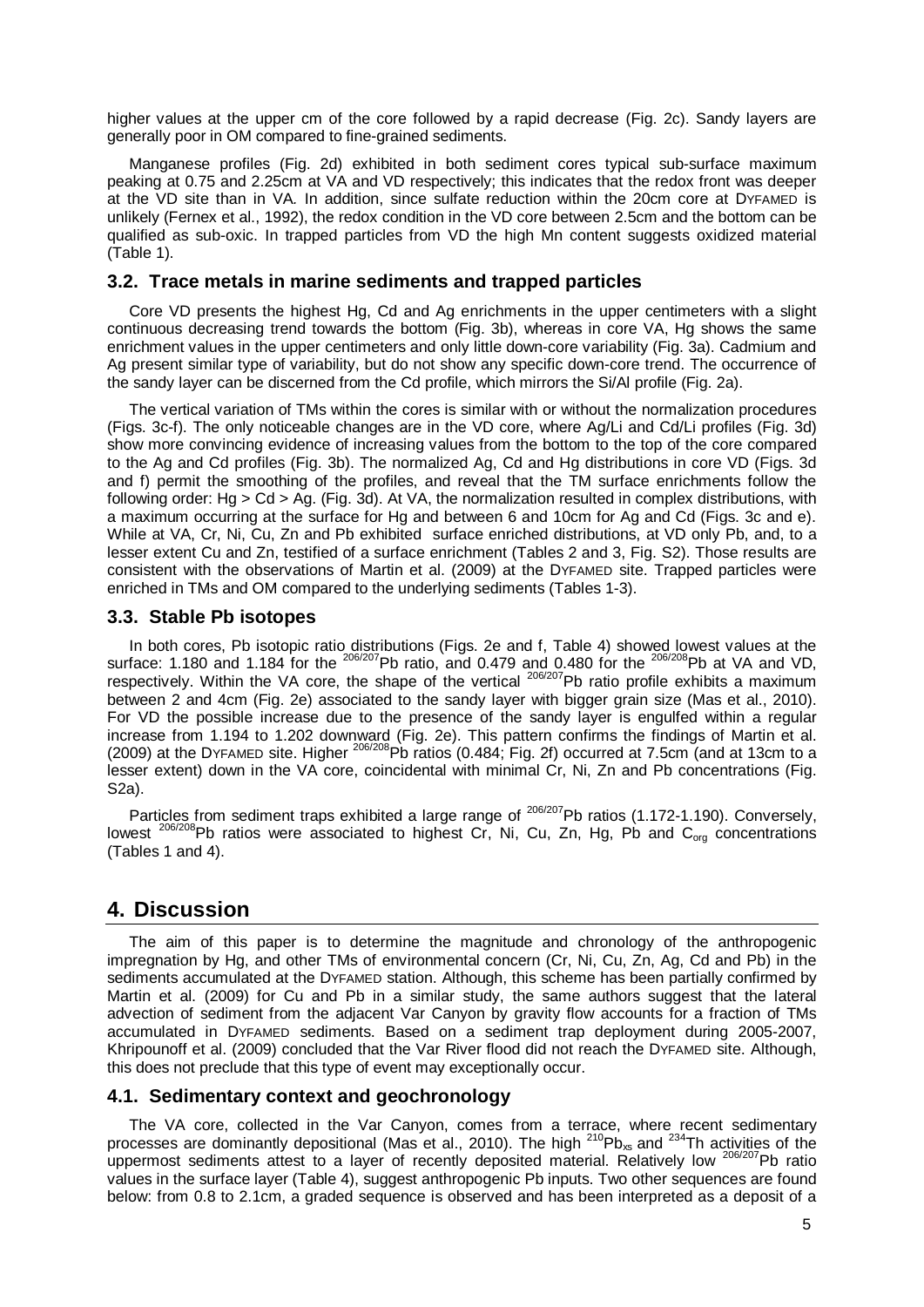slope-failure turbidity surge. From 2.1 to 5.1cm, a sequence deposited by a river-flood induced turbidity current (Mas et al., 2010), with a succession of various proportions of Al, Si and Ca (Figs. S1a and c) and higher <sup>206/207</sup>Pb ratios is observed (Fig. 2e). Turbiditic deposits are also suggested by the higher values of the <sup>206/208</sup>Pb ratios at 7.5, 13 and 19cm (Fig. 2f, Table 4). Those <sup>206/207</sup>Pb ratios indicate the presence of significant anthropogenic Pb inputs (Komareck et al., 2008). The <sup>210</sup>Pb<sub>xs</sub> profile of the VA core is not appropriate to derive sedimentation rates due to the occurrence of multiple turbidite deposits. Although, by considering only the top and bottom activities (Fig. S3a), it is possible to derive a maximum apparent sedimentation rate of about 10mm yr<sup>1</sup>, of the same order as the value obtained from the distribution of <sup>210</sup>Pb<sub>xs</sub> in a 80cm long core taken from the same terrace (Mas et al., 2010). The high activity of <sup>137</sup>Cs in depth corroborates our estimate from the <sup>210</sup>Pb<sub>xs</sub> data. These results strongly suggest that the sediments at the bottom of the VA core (32cm) have been deposited within the last 50 years in a complex manner as a result of multiple turbiditic events mixing old and more recent (and anthropized) sediments.

At the DYFAMED site (VD),  $^{210}Pb_{xs}$  activity is highest at the top core and, followed by an exponential decay that is suitable for calculating a sedimentation rate by using the CFCS model (Fig. S3a). The estimate of 0.4mm yr<sup>-1</sup> is coherent with values calculated in a nearby core (Martin et al., 2009). Consistently, <sup>137</sup>Cs profile exhibited high activities within the two upper centimeters to become negligible below 3cm, indicating sediment being deposited before 1950 (Fig. S3b).

Martin et al (2009) have validated their estimation by exploring the presence of sandy layers throughout the core, searching for chronostratigraphic references. These converging clues suggest that the sediment at the bottom of the VD core (17cm) was deposited *circa* 400 years ago. Moreover, the values of the <sup>206/207</sup>Pb ratios, which approach the value of natural Pb (Komarek et al., 2008) from 4cm to the bottom of the core (Fig. 2e, Table 4). Considering all those evidences, we are confident with the age estimate for this core.

The large difference in the sedimentation rates of the sediment deposited in the two cores (>10 compared to 0.4mm yr<sup>-1</sup> at VA and VD, respectively), suggests that, in spite of the similarity of their vertical position in the cores (between 2 and 4cm in both cores), the two identified sandy layers do not refer to the same event. The major event at VA would be recent, while the turbidite at VD would have occurred one century ago. According to Khripounoff et al. (2009), high frequency sediment gravity flow events have occurred in the Var Canyon system during our sampling period (six events in two years). These events at VA occurred during Var River floods due to rainstorms, rainfall and snow melt. On the contrary, at the DYFAMED site, the particle flux, calculated from the sediment trap data, has increased only on one occasion (February 2006), but independently of the Var River flood, as a result of resuspension of the sediment triggered by the intensification of the "Ligurian/Northern current" (Khripounoff et al., 2009) and a winter convection that reached >2000m-depth (Marty and Chiavérini, 2010). The occurrence of a 100-year old turbidite, with variable thickness, present at the DYFAMED site (Gehlen et al., 1997) is a result of the 1887 earthquake that occurred in the Ligurian region Martin et al. (2009). The distinct temporal scales of sedimentary events at VA and VD are thus evidenced. In addition, the distinct sources of material deposited at VA and VD are supported by stable Pb isotope ratios of materials collected in sediment traps (Table 4). The anthropogenic fraction of Pb in material collected in the sediment traps is higher (low <sup>206/207</sup>Pb ratios) at DYFAMED, which is located at the eastern part of the sedimentary ridge (VD), than in the Var Canyon (VA). This may be related to the relative abundance of atmospherically transported contaminated material, compared to those of riverine sources.

## **4.2. Turbidites effect on TM distributions**

We have taken into consideration the mineralogical and granulometric aspects by identifying the main changes of major elements (Si/Al and Mg/Ca, Figs. 2a and b). These ratios give indications about the nature of the sediment: sand, carbonate or clay. Normalization to Li and Al (Figs. 3c-f and S4) allowed us to correct the grain size effect on TM concentrations (Loring, 1990). Major marked discontinuities within both VA and VD cores appear between 2 and 4cm (Figs. S1 a and b), which are associated with high Si/Al (Fig. 2a) and low  $\text{C}_{\text{org}}$  (Fig. 2c). At 11 and 17cm in VD, similar features can be seen, although with a smaller amplitude. These chemical characteristics, notably the high Si/Al ratios (>3.8), are consistent with the presence of a sandy layer carried there as a turbidite. As previously discussed (4.1.), the sequences identified in the VA core result from turbidity currents generated by slope-failures or by the Var River floods, while in the VD core it is more likely an advection material from a large-scale turbidity current triggered by an earthquake that occurred at the end of the  $XIX<sup>th</sup>$  century.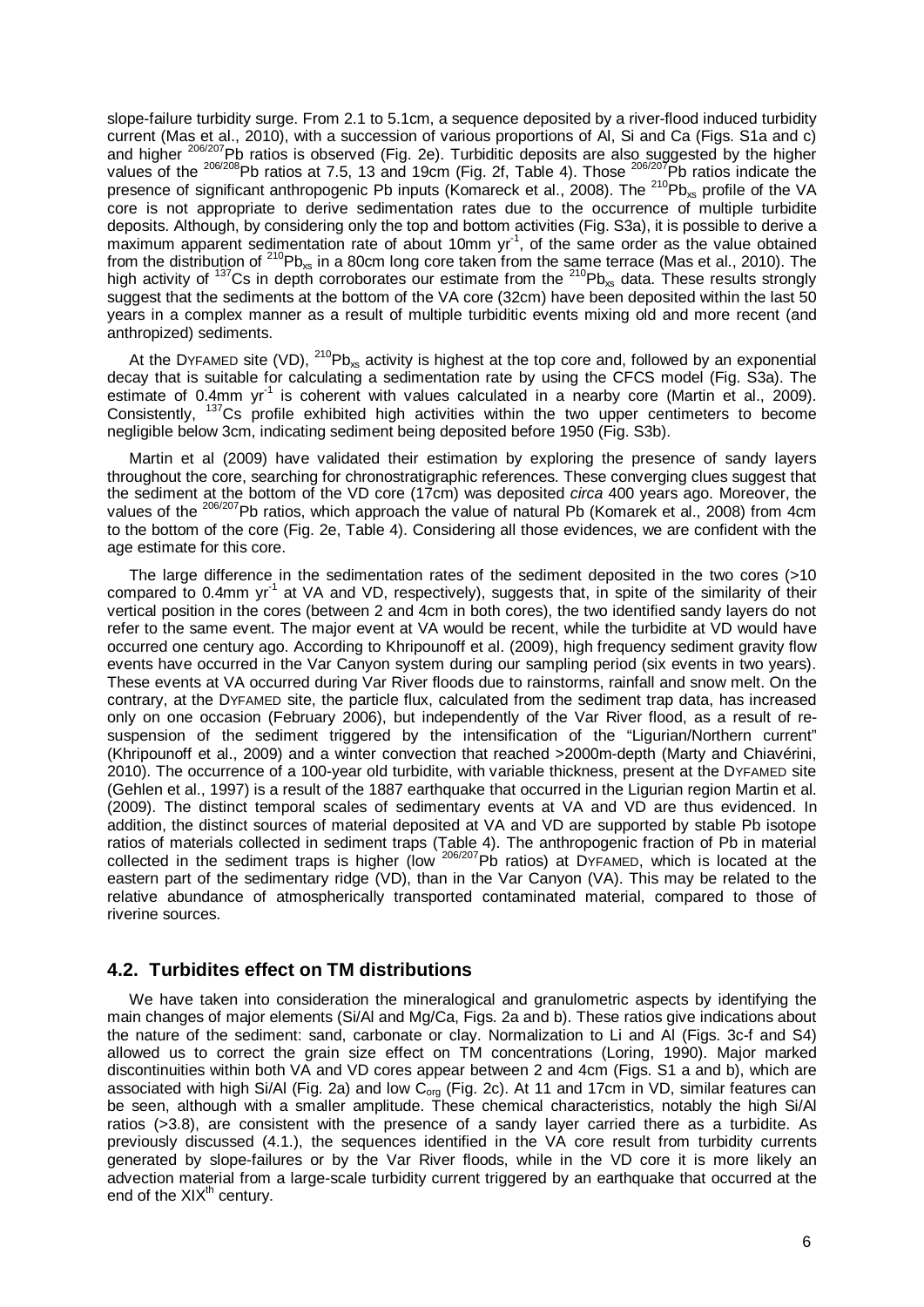The main sequences, identified in the VA core, have been documented by Mas (2009) and summarized by Mas et al. (2010). They consist of the superposition of three layers: the first one, named "s1" in Mas et al. (2010), from 0 to 0.8cm is a red layer of terrigenous matter; the second one, named "s2", from 0.8 to 2.1cm is a green-brown silt-clay layer (mainly quartz and carbonate) and the third one, named "s3", from 2.1 to 5.1cm is a yellow-brown layer of increasing then decreasing grain size, named "hyperpycnite" by Mulder et al. (2001). This assemblage of three sequences is well characterized by the Ca and Si changes between 0.75 and 1.25, between 1.75 and 2.75 and at 4.25cm (Fig. S1). The VA "s2" and "s3" events result in lower Hg concentration in the layer located between 1.5 and 3.5cm (Fig. 3a), whereas Hg concentrations increase below 4cm-depth, testifying that the sediments on which the "s2" and "s3" have deposited were already anthropized. The fact that comparable vertical variations were observed for total Hg concentrations and normalized values might reflect different sources of the deposited material. Similar effects are more marked for certain other TMs (Figs. S2 and S4). The turbidite effect is striking for V and Cr and also apparent to a lesser extent for Cu, Zn and Pb. These differences among TMs derive from the amplitude of the difference between the TM concentrations of the "s2" and "s3" turbidites and those of the adjacent sediment in the core, leading to apparent increase or decrease in the turbiditic layers. These changes are related to the origin of the sediment: turbidity current generated by slope failure and hyperpycnal current may have distinct compositions with distinct anthropization degree related to their source and "geochemical history". After normalizations to Li, the lowering of TM concentrations induced by the VA turbidites is still detectable, with lower ratios for V, Cr, Ni, Cu, Hg and Pb (Figs. 3c and S4a); this suggests that the dilution by the turbidite is not only the consequence of grain size differences but probably also of differences in the anthropization level of the various layer of the core. Hyperpycnal currents, for example, directly generated by floods are a continuation of the river flood under submarine condition supplying continental material in part from the heterogenous Var River basin drainage, whereas turbiditic currents generated by slope failure may carry ancient and reworked deposits. For Ag and Cd the Li normalization smoothes the profiles (Fig. 3c), suggesting a lower anthropogenic impact of those two TMs. However, both are highly soluble and are desorbed by chlorocomplexation during sediment resuspension (Comans and van Dijk, 1988; Kramer et al., 2002). At VD the turbidites are poorly visible in the Ag, Cd, Hg, and Pb vertical profiles; whereas lower V and Cr concentrations were associated to the turbidite layers (Figs. 3d, S2b and S4b).

## **4.3. TMs redistribution and mobilization during OM transformation in sediments and the epibenthic layer**

In order to explore the nature of the OM in the sediment, we examined the  $C_{org}$  distribution (Fig. 2c) and the N/C<sub>org</sub> ratios (Fig. S5). It has been recently shown by Perdue and Koprivnjak (2007) that N/C<sub>org</sub> ratio is more suitable than  $C_{org}$  /N to decipher sources of OM in sediments. In both sediment cores the  $C_{\text{ora}}$  is slightly lower in the turbidite layers and enriched in the superficial layers. Overall  $C_{\text{org}}$  values are around 0.38 and 0.50% at VA and VD, respectively, testifying of largely oxidized OM as usually found in Mediterranean sediments (Buscail et al., 1990). On the other hand, N/C ratios at VA decrease slightly from the top to the bottom of the core from 0.11 to 0.08, which could be attributed to early diagenetic processes that strip labile N first from the fresh sediment (Dauwe et al., 1999). At VD, the ratio remains rather stable with a mean value of  $0.10 \pm 0.01$ . These values are higher than those of VA, suggesting a larger influence of the marine phytoplankton in the VD deposits (with a Redfield ratio  $C_{106}/N_{16}$ , the N/C ratio of fresh marine phytoplankton is around 0.16, Quigg et al., 2003). In brief, the surface sediment at VA and VD is mainly constituted of a thin slightly organically enriched layer, where the OM oxidation is quite active, underlying largely oxidized OM from primary production. These distributions are disrupted by turbiditic events, characterized by lower  $C_{org}$ . Before exploring the anthropization of the studied sediments, the questions we want to address are: (i) does the OM degradation in the surface sediment mobilize TMs from the solid phase, and (ii) does this diagenetic process lead to a TM enrichment in the oxihydroxides present at the redoxcline? In the absence of "reactive Fe" (Fe not associated with crystal phase) data, the Mn peak position can be used to localize the redox front in sediment since it relates to the presence of oxihydroxides (e.g. Froelich et al., 1979; Haese, 2006). In VA and VD cores the Mn peaks appear not to be linked to the turbidite events (Fig. 2d). In core VA the peak is located above the turbidite and, in VD, within its top part. To explore the possible TMs enrichment within the oxihydroxides, which would bring evidence for TMs redistribution effect in the sediments; we looked at the TMs *versus* Mn relationships. At VD no significant relationship between TMs and Mn were found. At VA, we found significant (p<0.01) relationships between Mn and Hg ( $R^2$ =0.57), Cr ( $R^2$ =0.48), Ni ( $R^2$ =0.57), and Pb ( $R^2$ =0.43). However, if we exclude the three highest Mn concentrations (interpreted as the Mn oxide peak) from calculations, it appears that the values of  $R^2$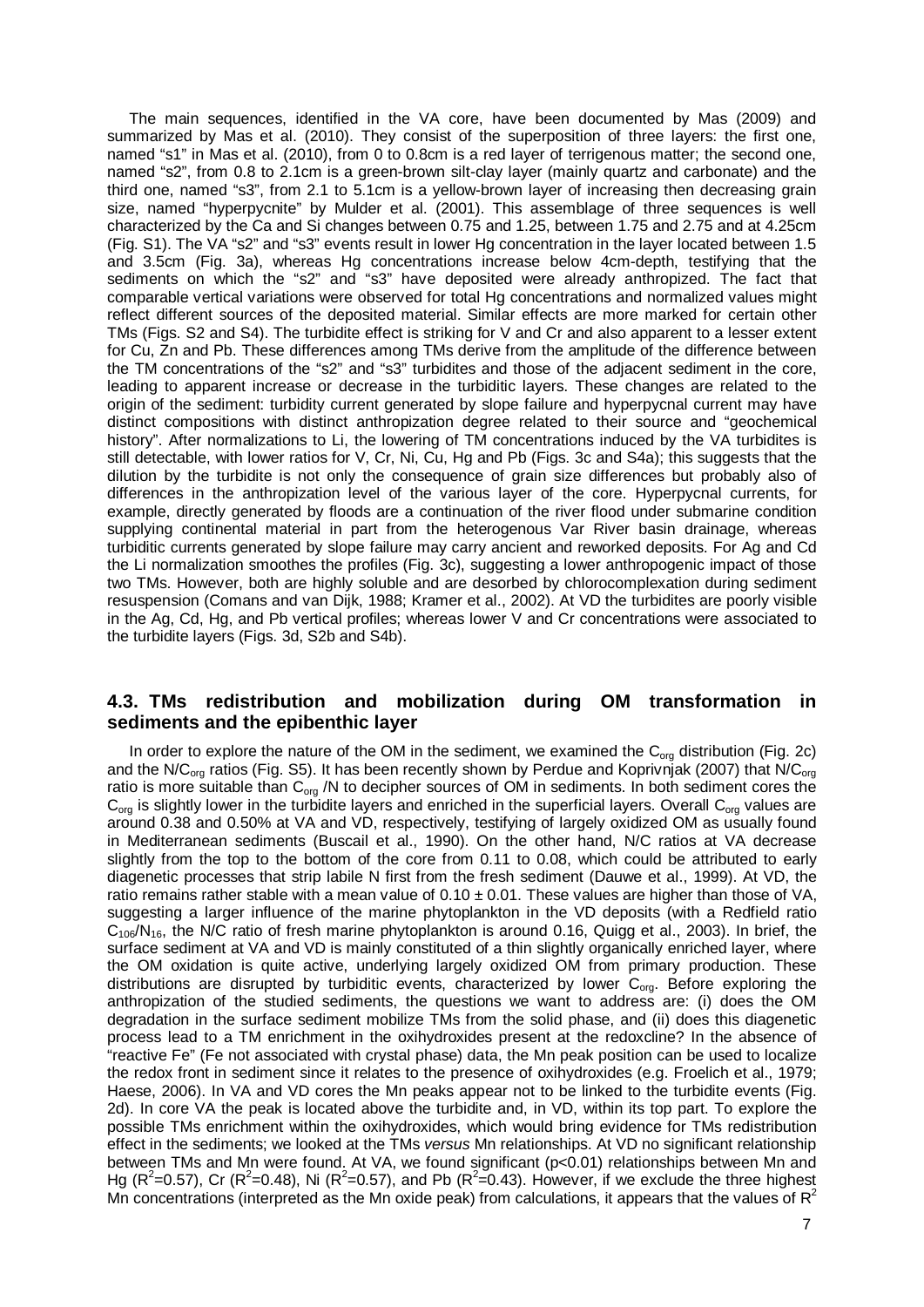increase to 0.76 and 0.83 for Ni and Cr respectively, and did not change for Pb ( $R^2$ =0.44). This suggests that the correlation between these three TMs and Mn result most probably from mineralogy composition of the sediment. Thus, for all studied TMs, except Hg, the redistribution of within the sedimentary column, due to a possible oxihydroxide enrichment, is negligible and cannot significantly perturb the TM profiles. The behavior of Hg at VA deserves a particular attention since the oxihydroxides, occurring within the 1.5cm-thick surface layer of sediment, are Hg enriched compared to sediment below (Fig. 3a). Similar situations have been found in other marine sediments, along the Siberian shelf (Cossa et al., 1996) and in the deep Arctic (Gobeil et al., 1999). In the first case it has been attributed to the very high amount of Mn involved in the redox cycling on the Siberian shelf and in the second to the very low sedimentation rate which favors the TM redistribution in the sediment. None of these explanations seem to concern the Var Canyon sediments. At this stage we cannot conclude about the reality of an implication of Hg in the Mn recycling process in VA sediment, but our observations prohibit any further chronological interpretation of the Hg profile in the Var Canyon.

The correlation coefficients between TMs and  $C<sub>ora</sub>$  exhibits marked differences between the two cores (Fig. S6, Tables S2 an S3). For the VA core the statistically significant (p<0.01) correlations with OM concern V, Cr and Cu, whereas for VD it concerns Cu, Zn, Ag, Cd, Hg and Pb. This suggests that the material bearing TMs differs according to the sites. This hypothesis is supported by the results of a Principal Component Analysis (PCA) showing that terrigenous proxies (Al, Li, Fe) were more influencing the TMs distribution in the VA core compared to the VD core (Fig. S6). This is consistent with the idea of a dominant marine origin of sedimentary material at the pelagic site VD, whereas the continental influence is more important at the Var Canyon site VA. Interestingly however, N *versus* Hg and Pb relationship are significant at VA (Fig. S6) suggesting that, even in the canyon, the marine OM serves as a sedimentation vector for atmospheric borne TM, such as Hg and Pb.

Several studies pointed out the significant correlation between concentrations of Hg and OM in marine sediments (e.g. Hammerschmidt and Fitzgerald, 2004; Hollweg et al., 2009; Hare et al., 2010), showing that particulate C<sub>org</sub> is the main vector for this TM to sediments. Therefore, at a constant Hg deposition onto sea-surface, the variation in the intensity of the biological production in the marine euphotic layer will generate variation in the Hg concentrations in the particulate matter settling down to the sea floor. Conversely, at constant primary production, the Hg concentration variations in the downward particulate matter flux would reflect the variation of the Hg atmospheric deposition. Alternatively, OM degradation in the sediment may cause changes in its complexation and/or sorption capacity toward Hg (because of the possible changes in the nature and abundance of ligands) causing changes in the Hg/C<sub>org</sub> ratio. This latter hypothesis is not supported in the VD core, since the N/C<sub>org</sub> ratio did not show large changes within the core (Fig. S5).

At the DYFAMED site, removing the turbiditic layer data, the correlation of Hg with  $C_{org}$  is highly significant (p<0.01) with R<sup>2</sup>= 0.94 (R<sup>2</sup> = 0.81 including the data from the turbidite samples). The Hg/C<sub>org</sub> profile exhibits an exponential increase from the bottom to the top of the core (Fig. 4). This led us to suggest that a fraction of the Hg present in the freshly deposited sediment is mobilized from particulate OM during its mineralization. This process seems to reflect what we observed occurring in the sediment trap material in the epibenthic environment.

The material in the VD sediment trap, moored 20m.a.b., was enriched in TMs and organic carbon (Fig. S7b, Table 1) compared to deposited sediments; this confirms that the TM vector to the sediment is the biogenic particles and attests of a TM mobilization is occurring during the OM degradation in the epibenthic zone. A common anthropogenic (atmospheric) origin of Hg and Pb is more than likely according to the relationships found between Hg concentration and <sup>206/207</sup>Pb ratio (Fig. S7a). Other anthropogenic TMs are also enriched, but to a lesser extent, i.e. Cr, Ni, Zn and Ag. Based on sediment trap data, the mass fluxes averaged 4.23 and 0.46g m<sup>-2</sup> d<sup>-1</sup> at VA and VD, respectively (Mas, 2009). The fluxes of the associated TM and their concentrations are given in table 5. The obtained values for Hg flux at the DYFAMED site of 0.083µg m<sup>-2</sup> d<sup>-1</sup> in sediment traps and 0.023µg m<sup>-2</sup> d<sup>-1</sup> in sediments are comparable to values (0.033 - 0.145 $\mu$ g m<sup>-2</sup> d<sup>-1</sup>) recently published for the Hudson Bay (Hare et al., 2010). We used the flux derived from sediment and sediment traps to calculate the TM remobilization from the sediment. According to these values, the TMs remobilized from surface sediment vary from 55% for Zn to 73% for Hg and Cu, except for Cd for which it is only 37%. This latter value probably reflects the faster release of Cd from settling particles in the water column (Fisher, 1985); Cd mobilization probably occurs in the water column above the epibenthic layer. A similar calculation has already been performed for Hg by Cossa and Coquery (2005), in order to compare Hg concentration in sediment trap particles and surface sediments. They noted a large difference in the Hg concentration of settling particles collected in the sediment trap in the abyssal plain of the Algero-provençal sub-basin (between Sardinia and Balearic islands) and the deposited sediment, 50m beneath. Decreasing Hg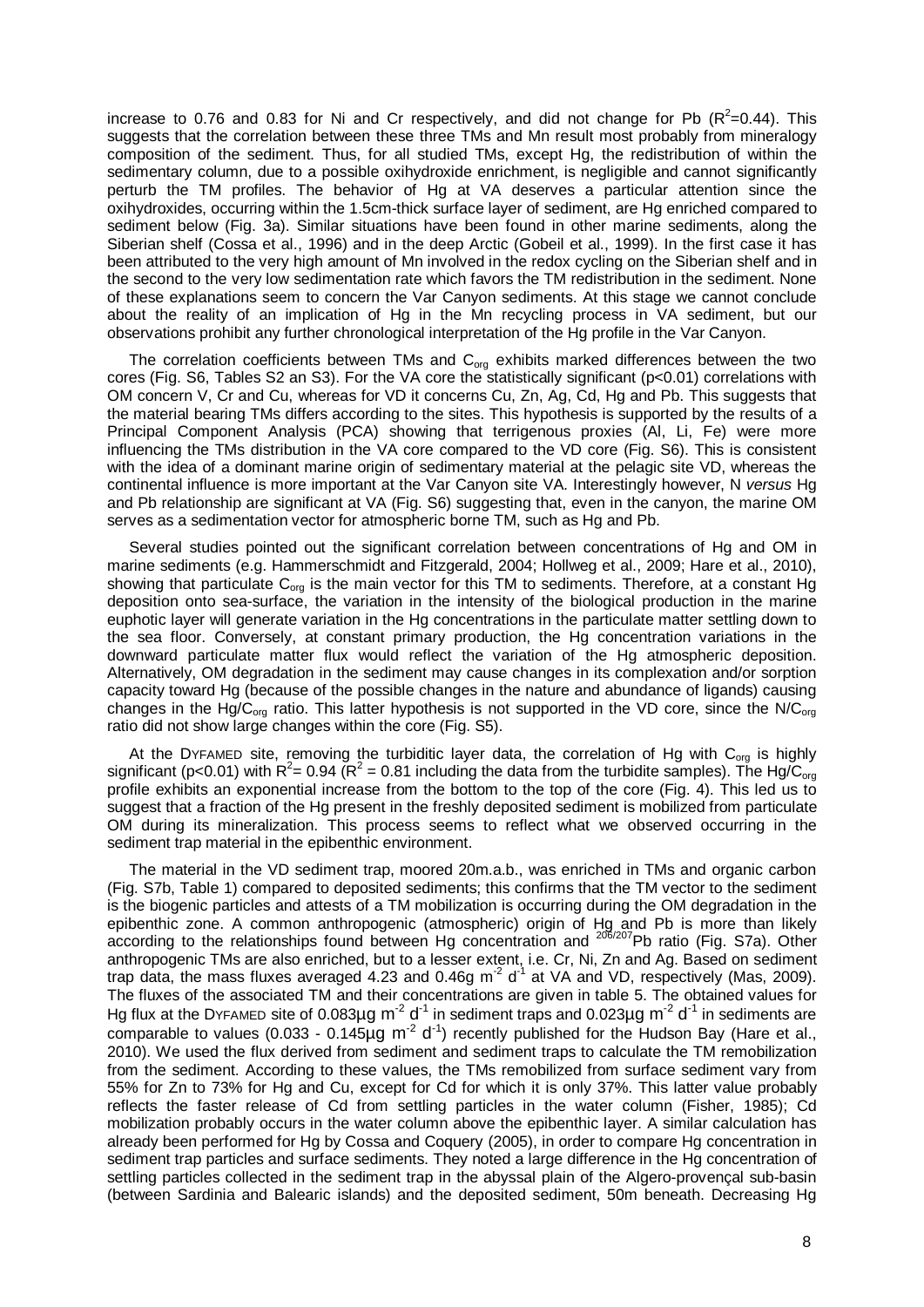concentrations (from 0.10-0.16 to 0.08-0.09µg  $g^{-1}$ ) were parallel to the C<sub>org</sub> content of the material, which decreased from 3-9 to 0.6%. The authors concluded that Hg was mobilized in the vicinity of the sediment. The present data confirm their findings; Hg and other TMs are enriched in the particulate matter collected in the sediment traps compared to the underlying surface sediment (Tables 1 to 4). The mobilization of TMs during the early diagenisis of the OM in the fluffy layer of the epibenthic zone is significant.

#### **4.4. Historical variations of contaminant fluxes and sources at the DYFAMED site**

Based on <sup>206/207</sup>Pb and <sup>206/208</sup>Pb ratios in the material from the VD traps, the particles transported 20m.a.b. were highly anthropized (<sup>206/207</sup>Pb < 1.180 and <sup>206/208</sup>Pb < 0.480). They differed markedly from the material brought with the main identified turbidites, which were characterized by the abundance of pre-industrial material (Table 4). These evidences strongly suggest an anthropogenic origin for the material currently collected at the DYFAMED site; this material is mainly of atmospheric origin with a strong anthropogenic signature (Migon et al., 2008; Heimbürger et al., 2010). The VA core consists of a succession of turbidites, and the only feature we can conclude from <sup>210</sup>Pb and <sup>137</sup>Cs data is that the material from the whole core is younger than 50 years. It is impossible to infer a real sedimentation rate from our data. For the VD core, after removing the turbidic event, we note an increase in the TM/Li signal from the bottom to the surface sediment (Figs. 3d and S4b). The amplitude of the increase is maximum for Hg-Zn, and decreases in the order Hg-Zn > Pb-V > Cr-Cu-Ni. According to the <sup>210</sup>Pb<sub>xs</sub>derived sedimentation rate of 0.4mm yr<sup>-1</sup> (Fig. S3a) at this site the Hg-enriched layer (the upper 2cm) of the sediment core corresponds to the sediment accumulation over the last 50 years, which is the period of the highest increase of Hg deposition on a global scale (Mason et al., 1994). It has been shown elsewhere that Hg emissions after a slow increase at the beginning of the XX<sup>th'</sup> century, accelerated after the Second World War and peaked at the end of the sixties (Hylander and Meili, 2003). The Hg distribution, in the sediment layers at the DYFAMED site, is consistent with this chronological scenario. The beginning of the increase occurred indeed 50 to 100 years ago. However there is no point in showing the beginning of the expected deposition decrease, but only a reduction in the rate of increase within the upper 0.5cm (Fig. 4). The occurrence of smoothed TM profiles (including Hg, Figs. 3d and f, S4b and d) may not reflect real time variations of the inputs, as they may partially be the result of postdepositional processes including local mixing and bioturbation.

Elevated Hg concentrations in trapped particles and in the uppermost sediment layers from VD suggest recent inputs of anthropogenically-impacted material. If we hypothesize even partial but common atmospheric origin of Pb and Hg as a result of burning fossil fuel, especially coal (Fig. S7), 206/207Pb and <sup>206/208</sup>Pb ratio values on the top of the cores should represent the thickness of the man-<br>impacted sedim  $\frac{206}{2007}$ Pb and  $\frac{208}{206}$ Pb reach values as low as 1.180 and 2.08, reflecting, as shown in figure 5, the signature of European coal and/or a mixture of anthropogenic Pb from coal and gasoline additives, with geogenic Pb (Komarek et al., 2008). A similar anthropogenic signal is also visible down to 1cm of the VD core and in particles from the VD sediment trap. Below 2cm-depth in the VD core, the regular increase in the <sup>206/207</sup>Pb strongly suggests a slight mixing of the surface sediment after deposition, in agreement with evidence of low bioturbation as recorded by seabed  $^{210}Pb_{xs}$  and  $^{234}Th_{xs}$ . While the ratios in the VD core reach natural value  $(^{206/207}Pb = 1.202; ^{206/208}Pb = 0.485)$  at the base of the core, which correspond to pre-industrial period. The Pb isotopic ratios in the entire VA core reflect anthropized sediments  $(206/207)$  Pb = 1.181-1.187;  $206/208$  Pb = 0.480-0.483), which is consistent with our age estimation for the bottom of VA core.

Thus, in summary, if we reasonably hypothesize (i) insignificant effects of turbiditic events (except the 1887 earthquake), (ii) negligible Hg mobility due to dissolution-precipitation of oxides during the redox change in the sedimentary column, and (iii) a stable  $Hg/C_{org}$  ratio when OM ages (which is supported by the absence of relationship between Hg and N/C<sub>org</sub> ratio), thus the Hg/C<sub>org</sub> ratio change between the surface and bottom (excluding the turbidite layer) can be used to estimate the anthropogenic contribution (Fig. 4). Indeed a hypothesis of a constant  $C_{\alpha\alpha}$  flux during the last 200 years from surface water to the sediment at the DYFAMED site is unlikely since the export of particulate organic matter occurs in pulses due to episodic water convection events (Martin et al., 2010). We observe an exponential trend in the Hg enrichment that started 250 years ago (11cm-depth), and accelerated between 50 and 100 years ago (2 to 4cm-depth). The Hg enrichment factor, from preindustrial time to the present, estimated from the  $Hg/C_{\text{ora}}$  ratios (Fig. 4), is calculated to be around 60%. This estimation is consistent with the global model proposed by Lamborg et al. (2002), which concluded that the atmospheric Hg reservoir has experienced a 3-fold increase since pre-industrial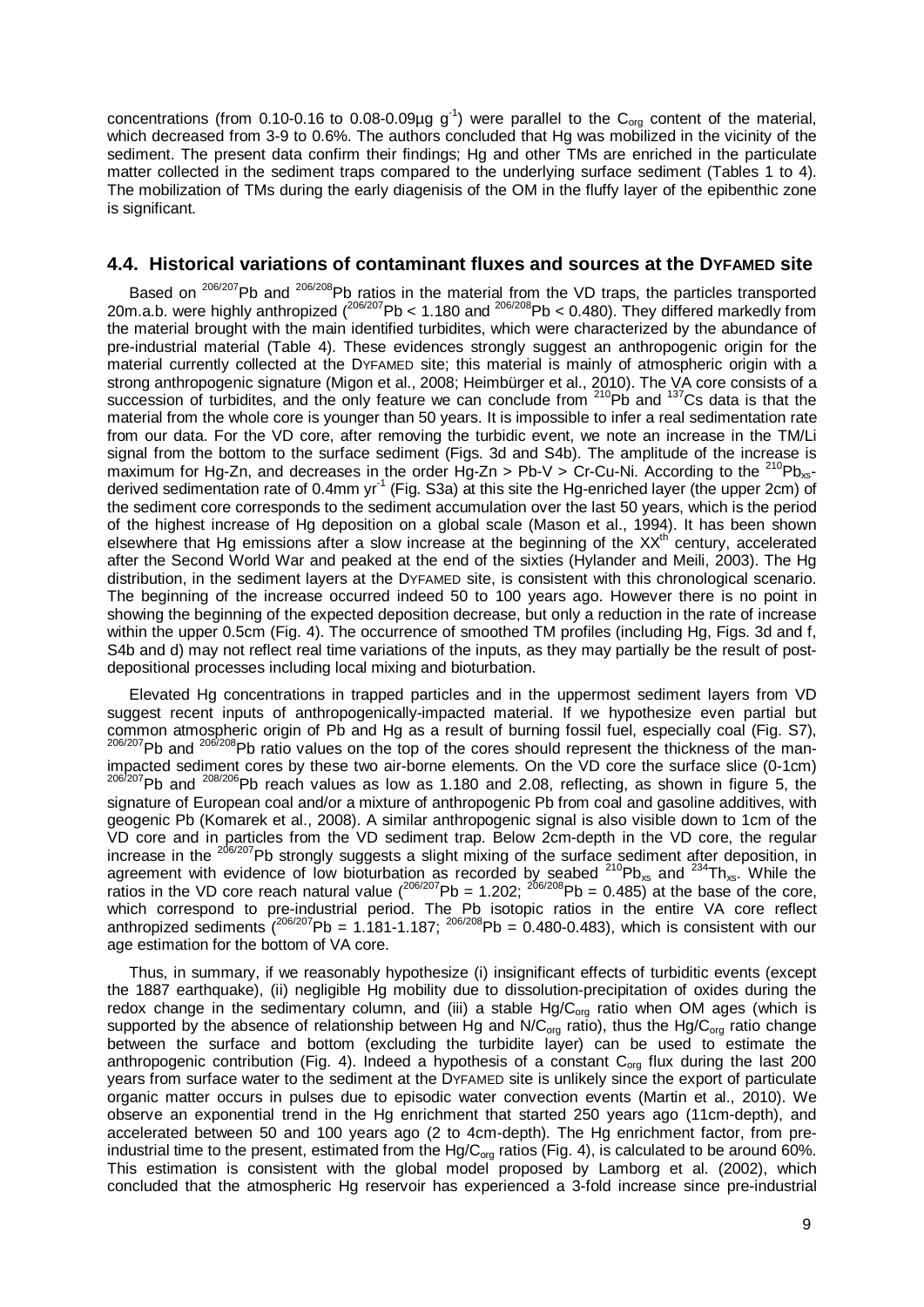times, whereas the surface ocean and thermocline have only increased by a factor of 1.9 and 1.2, respectively. However, before we can firmly conclude about the merit of Hg/C<sub>org</sub> ratio as a proxy for Hg deposition changes, further work on Hg early diagenesis is needed.

No other TM, but Cd (Fig. S8), exhibits a significant trend with depth. Conversely to Hg, Cd/C<sub>org</sub> ratio vertical distribution would suggest suggests a ∼30% decrease of its deposition in the last decades, if the  $Cd/C<sub>ora</sub>$  was conservative in the sediment. Although this result is consistent with the recent results of Heimbürger et al. (2010) who showed that Cd concentrations in marine aerosols sampled along the French Riviera (Cap Ferrat, near Nice) decreased by a factor larger than 2 within the last 15 years, the models of the Cd behavior in marine sediment (e.g., Gobeil et al., 1987) suggest that this kind of profile may more probably result for early diagenetic processes.

# **5. Summary and Conclusions**

This paper documents the magnitude and the chronology of the anthropogenic impregnation by Hg and other TMs of environmental concern in marine sediment (core VD) accumulated at the DYFAMED site, in the Ligurian Sea (Northwestern Mediterranean). In order to check the possible lateral advection of material to this site, the characteristics of the sediments deposited at the Var Canyon (VA core) and the material collected with sediment traps moored at 20m.a.b. at the two sites was also examined. Major element distributions, coupled with the stratigraphic examination of the sediment cores allowed the nature and origin of the material accumulated to be characterized, including major turbiditic events. After discussion of the possible effects of lateral advection, redistribution of TMs among solid phases resulting from diagenetic processes, the Hg and stable Pb isotope distribution patterns pointed out the anthropogenic impregnation of the sediments at the DYFAMED site. We demonstrated conclusively that the DYFAMED site is suitable for addressing the temporal evolution of atmospherically-derived TMs in regional marine sediments. The Hg-enriched layer of the sediment represents the last 50 years, which is the period of the highest increase of Hg deposition at a global scale. With the hypothesis of the absence of significant post-depositional redistribution and a roughly constant  $C_{\text{ora}}$  flux during the last 250 years from surface water to sediment, the  $Hg/C_{\text{org}}$  enrichment between surface and pre-industrial levels is calculated at *circa* 60%, consistent with the estimations of global Hg models. Conversely  $Cd/C<sub>org</sub>$  distribution would suggest a decrease in the Cd accumulation in the DYFAMED sediments during the last decades; however, for this very mobile TM, diagenetic processes probably govern the Cd/C<sub>org</sub> distribution (Gobeil et al., 1987). The environmental response to changes in atmospheric inputs, due to enhanced fossil fuel burning are clearly visible for Hg in marine sediment records. However, further research is needed to explore the merit of  $Hg/C_{org}$  in marine sediment. Research should focus on its isotopic signature, which might have the potential to reveal further insights to its cycling, and in particular to trace changes in the hydrobiological setup (biological production, stratification, etc.) as well as changes of emission sources.

# **6. Acknowledgements**

We gratefully acknowledge the skilful help of B. Averty and E. Rozuel for their analytical assistance. We thank Alan Hally for language corrections and Marion Stabholz for her insightful remarks. We would like to thank the reviewers for their very constructive and detailed comments wich greatly improved the manuscript. This research received funds from the PIM Medicis project and the PACA region, and was also partially supported by the EXTREMA project (ANR), the HERMES-HERMIONE projects, EC contract no GOCE-CT-2005-511234, funded by the European Commission Sixth Framework Program: thematic priority "Sustainable Development, Global Change and Ecosystems". This publication reflects only the views of the authors, and the EC is not liable for any use that may be made of the information contained herein.

# **7. References**

Béthoux, J. P., L. Prieur and J.H. Bong, 1988. Le courant Ligure au large de Nice, Oceanologica Acta, N° SP, 59-67.

Boström, K. and D.E. Fisher, 1969. Distribution of mercury in East pacific sediments. Geochem. Cosmochim. Acta, 33: 743-745.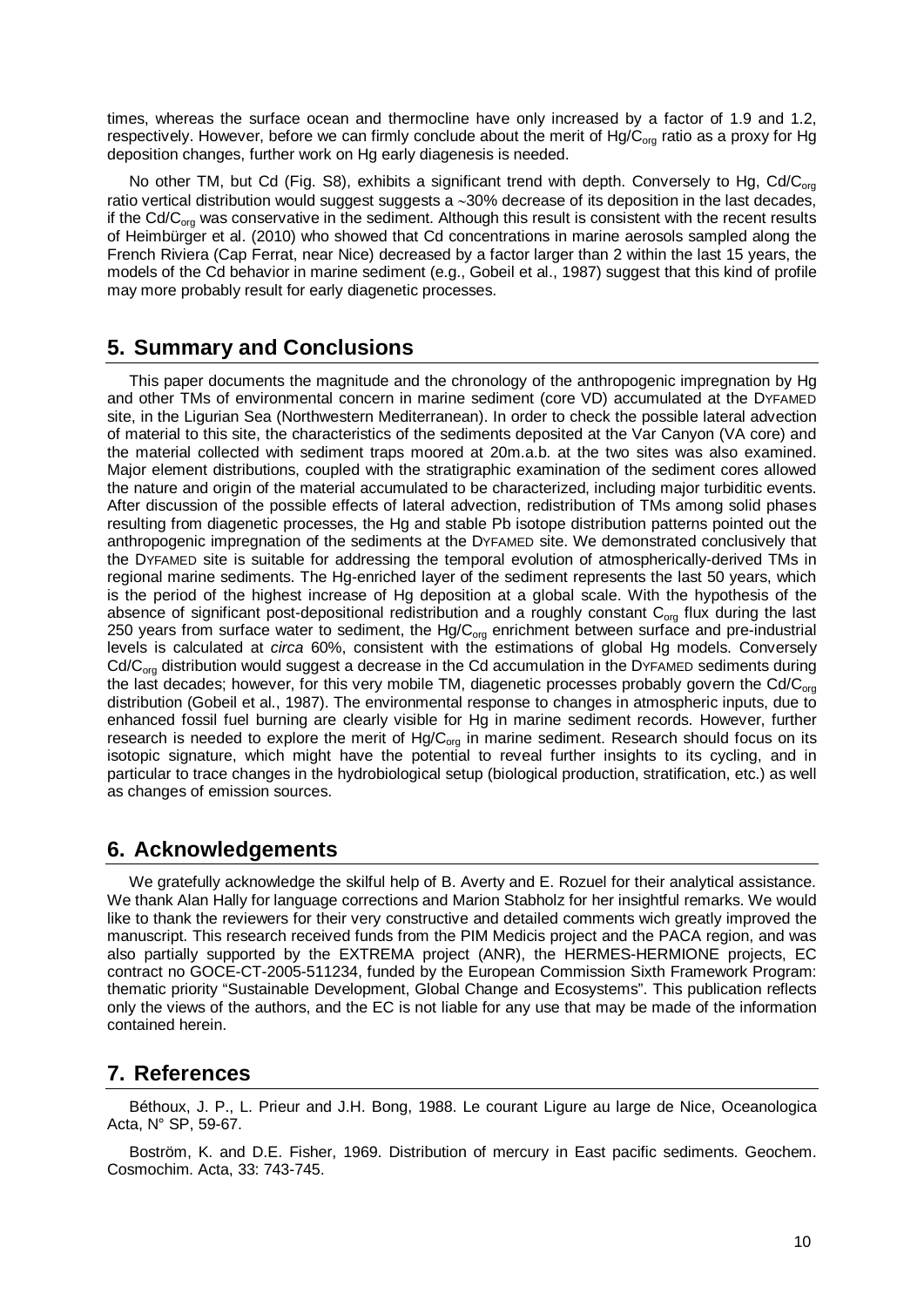Buscail, R., R. Pocklington, R. Daumas and L. Guidi, 1990. Fluxes and budget of organic matter in the benthic boundary layer over the northwestern Mediterranean margin. Cont. Shelf Res., 10: 1089- 1122.

Canals, M., P. Puig, X.D. de Madron, S. Heussner, ,A. Palanques and J. Fabres, 2006. Flushing submarine canyons. Nature, 444 (7117): 354-357.

Chiffoleau, J.F., D. Auger, B. Boutier, E. Rozuel and I. Truquet, 2004. Dosage de certains métaux dans les sédiments et la matière en suspension par absorption atomique. Méthodes d'Analyses en milieu marin. Editions Ifremer, BP 70, F-29280 Plouzané, ISSN 1637-1844.

Comans R.N.J. and C.P.J. van Dijk, 1988. Role of complexation processes in cadmium mobilization during estuarine mixing. Nature 336 (6195): 151–154.

Cossa, D., M. Coquery, K. Nakhlé and D. Claisse, 2002. Dosage du mercure total et du monométhylmercure dans les organismes et les sédiments marins. Méthodes d'analyse en milieu marin. Co-édition Ifremer et Ministère de l'Ecologie et du Développement Durable. 26 pp. ISBN 2- 84433-105-X.

Cossa, D. and M. Coquery, 2005. The Mediterranean mercury anomaly, a geochemical or a biological issue. Pp. 177-208. In: The Mediterranean Sea. Handbook of Environmental chemistry Vol. 5, Saliot, A. editor. Spinger, 413p. ISSN. 1433-6863.

Costa, A.M., M. Mil-Homens, S.M. Lebreiro, T.O. Richter, H. de Stigter, W. Boer, M.A. Trancoso, Z. Melo, F. Mouro, M. Mateus, J. Canário, V. Branco and M. Caetano, 2011. Origin and transport of trace metals deposited in the canyons off Lisboa and adjacent slopes (Portuguese Margin) in the last century. Mar. Geol., 282 (3-4): 169-177.

Dauwe, B., J.J. Middelburg, P.M.J Herman and C.H.R. Heip, , 1999. Linking diagenetic alteration of amino acids and bulk organic matter reactivity. Limnol. Oceanogr., 44 (7): 1809-1814.

Fernex, F. E., G. Février, J. Béna and A. Arnoux., 1992. Copper, lead, zinc trapping in Mediterranean deep-sea sediments: probable coprecipitation with Mn, Fe. Chem. Geol., 98: 293-306.

Fisher, N. S., 1985. Accumulation of Metals by Marine Picoplankton, Mar. Biol., 87: 137-142.

Fitzgerald, W.F., R.D. Engstrom, R.P. Mason and E.A. Nater, 1998. The case for Atmospheric Mercury Contamination in Remote Areas. Environ. Sci. Technol., 32: 1-7.

Froelich, P.N., G.P. Klinkhammer, M.L. Bender, N.A. Luedtke, G.R. Heath, D. Cullen, P. Dauphin, D. Hammond and B. Hartman, 1979. Early oxidation of organic matter in pelagic sediments of the eastern equatorial Altantic: suboxic diagenesis. Geochim. Cosmochim. Acta, 43: 1075-1090.

Gehlen, M., C. Rabouille, U. Ezat, and L. Guidi-Guilvard, 1997. Drastic changes in deep-sea sediment pore water composition induced by episodic input of organic matter. Limnol. Oceanogr., 42: 980-986.

Gehrke, G.E., J.D. Blum and P.A. Meyers, 2009. The geochemistry behavior and isotopic composition of Hg in the mid-Pleistocene western Mediterranean sapropel. Geochim. Cosmochim. Acta, 73: 1651-1665.

GESAMP (IMO/FAO/UNESCO/WHO/IAEA/UN/UNEP), 1990. Joint Group of Experts on the Scientific Aspect of Marine Pollution. The state of the Marine Environment; Rep. Stud. GESAMP N° 39.

Gobeil, C., N. Silverberg, B. Sundby, D. Cossa, 1987. Cadmium diagenesis in Laurentian Trough sediments, Geochim. Cosmochim. Acta, 51 (3): 589-596.

Gobeil, C. and D. Cossa, 1993. Mercury in the sediments and sediment pore waters in the Laurentian trough. Can. J. Fish. Aquat. Sci., 50: 1794-1800.

Grousset, F. and O. Donnard, 1984. Enrichments in Hg, Cd, As and Sb in recent sediments of the Azores-iceland ridge. Geo-marine Letters, 4: 117-124.

Haese, R. R., 2006. The Biogeochemistry of Iron. p. 241-270. Chap 7 In: Marine Geochemistry, Schulz H. D. and M. Zabel eds. Springer, Berlin, 574pp.

Hare, A.A., G.A. Stern, Z.Z.A. Kuzyk, R.W. Macdonald, S.C. Johannessen and F. Wang, 2010. Natural and Anthropogenic Mercury Distribution in Marine Sediments from Hudson Bay, Canada. Environ. Sci. Technol.; 44 (15): 5805-5811.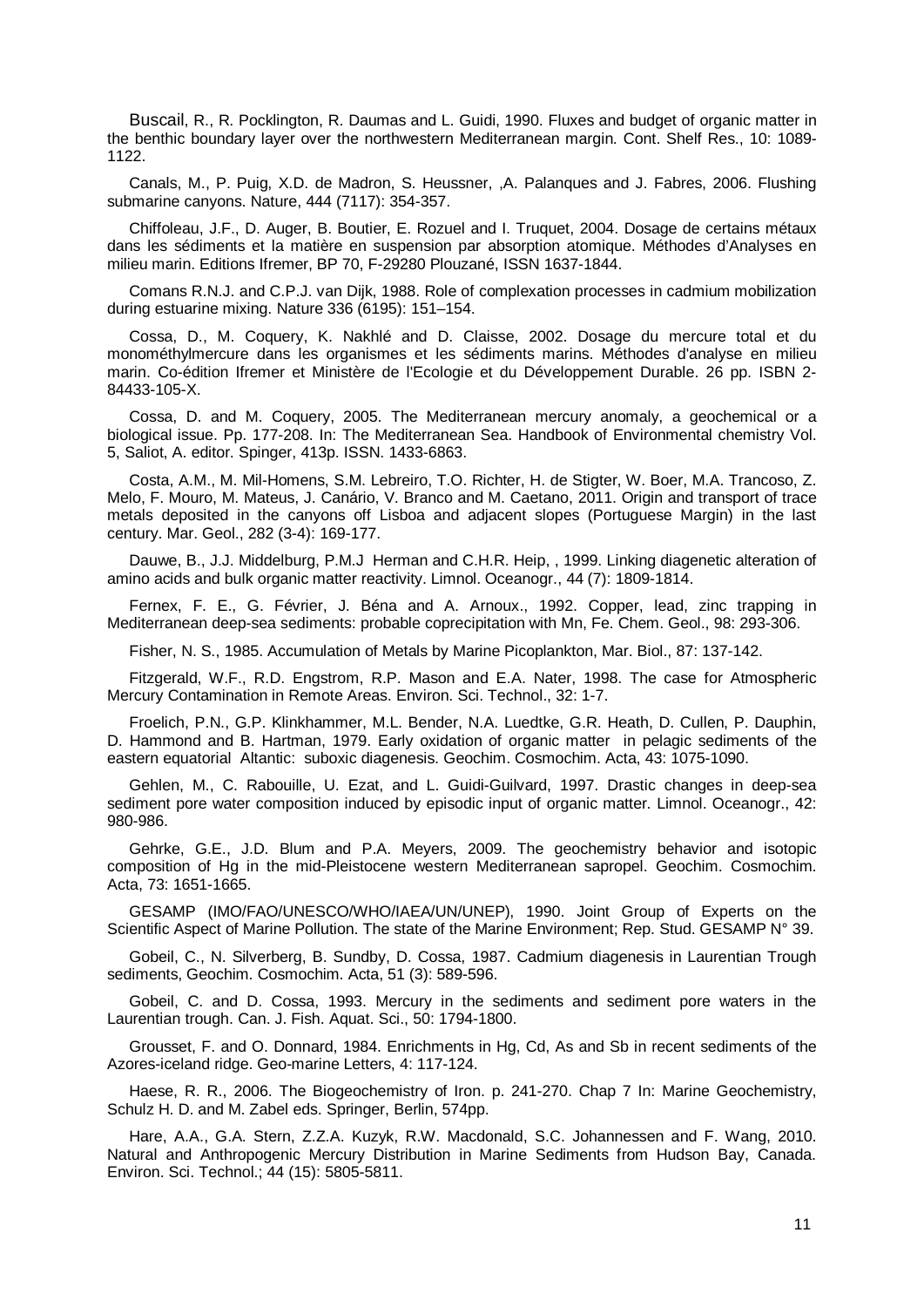Hammerschmidt, C.R. and W.F., Fitzgerald, 2004. Geochemical controls on the production and distribution of methylmercury in near-shore marine sediments. Environ. Sci. Technol., 38: 1487-1495.

Heimbürger, L.E., C. Migon, A. Dufour, J.F. Chiffoleau and D. Cossa, 2010. Decadal trends and evolutions of trace-metals (Al, Cd, Co, Cu, Fe, Mn, Ni, Pb, Zn) in the western Mediterranean atmosphere, Sci. Total Environ., 408 (13): 2629-2638.

Hollweg, T.A., C.C. Gilmour and R.P. Mason, 2009. Methylmercury production in sediments of Chesapeake Bay and the mid-Atlantic continental margin. Mar. Chem., 114: 86-101.

Huang, J., H. Deokchoi, P. Hopke and T. Holsen, 2010. Ambient Mercury Sources in Rochester, NY: Results from Principle Components Analysis (PCA) of Mercury Monitoring Network Data Environ. Sci. Technol., 44: 8441–8445.

Hylander, L.D. and M. Meili, 2003. 500 years mercury production: global annual inventory by region until 2000 and associated emissions. Sci. Total Environ., 304: 13-27.

Jackson, J. E. 1991. A User's Guide to Principal Components; Wiley

Kramer J.R., B. Gaboury., K.C. Bowles, D.M. DiToro , R.T. Herrin, G.W. III Luther, H. Manolopoulos, K.A. Robillard., M.M. Shafer and J.R. Shaw, 2002. Environmental Chemistry of silver. In : Silver in the Environment : Transport, Fate and Effects. Andren A.W. & Bober T.W., eds. SETAC Press. Brussels (Belgium).

Kersten, M. and F. Smedes, 2002. Normalization procedures for sediment contaminants in spatial and temporal trend monitoring. J. Environ. Monitoring, 4: 109–115.

Khripounoff, A., A. Vangriesheim, P. Crassous. and J. Etoubleau, 2009. High frequency of sediment gravity flow events in the Var submarine canyon (Mediterranean Sea). Mar. Geol., 263: 1-6.

Komarek, M., V. Ettler, V. Chrastny, V. and M. Mihaljevic, 2008. Lead isotopes in environmental sciences: A review. Environ. Int., 34: 562-577.

Lamborg, C., W.F. Fitzgerald, A. Damman, J. Benoit, P. Balcom and D. Engstrom, 2002. Modern and historic mercury fluxes in both hemispheres: global and regional mercury cycling implications. Global Biogeochemical Cycles, 16 (4): 1104.

Loring, D. H., 1990. Lithium- A new approach for the granulometric normalization of trace metal data. Mar. Chem., 29: 155-168.

Loring, D.H. and R.T.T. Rantala, 1990. Sediments and suspended particulate matter: total and partial methods of digestion. ICES Techniques in Marine Environmental Sciences, 9:14 p.

Martin, J., J.A. Sanchez-Cabeza, M. Eriksson, I. Levy and J. C. Miquel, 2009. Recent accumulation of trace metals in sediments at the DYFAMED site (Northwestern Mediterranean sea). Mar. Pollut. Bull. 59 (4-7): 146-153.

Martin, J., J.C. Miquel and A. Khripounoff. 2010. Impact of open sea deep convection on sediment remobilization in the western Mediterranean. Geophysical Research Letters, 37: L13604, doi:10.1029/2010GL043704.

Marty, J.C., 2002. The DYFAMED time series program (French JGOFS). Deep-Sea Res. II, 49: 1963-1964.

Marty, J.C. and J. Chiavérini, 2002. Seasonal and interannual variations in phytoplankton production at DYFAMED time-series station, northwestern Mediterranean Sea. Deep-Sea Res. II, 49: 2017-2030.

Marty, J.C., Chiavérini, J., 2010. Hydrological changes in the Ligurian Sea (NW Mediterranean, DYFAMED site) during 1995–2007 and biogeochemical consequences. Biogeosciences, 7: 2117-2128.

Mas, V., 2009. Caractérisation de l'activité hydrosédimentaire dans le Système Turbiditique du Var (NO Méditerranée) et de son enregistrement dans l'archive sédimentaire. PhD, University of Bordeaux 1 (204p); [http://ori-oai.u-bordeaux1.fr/ori-oai-search/advanced-search.html.](http://ori-oai.u-bordeaux1.fr/ori-oai-search/advanced-search.html)

Mas, V., T. Mulder, B. Dennielou, S. Schmidt, A. Khripounoff and B. Savoye. 2010. Multiscale spatio-tenporal variability of sedimentary deposits in the Var turbidite system (North-Western Mediterranean Sea). Mar. Geol., 275: 37-52.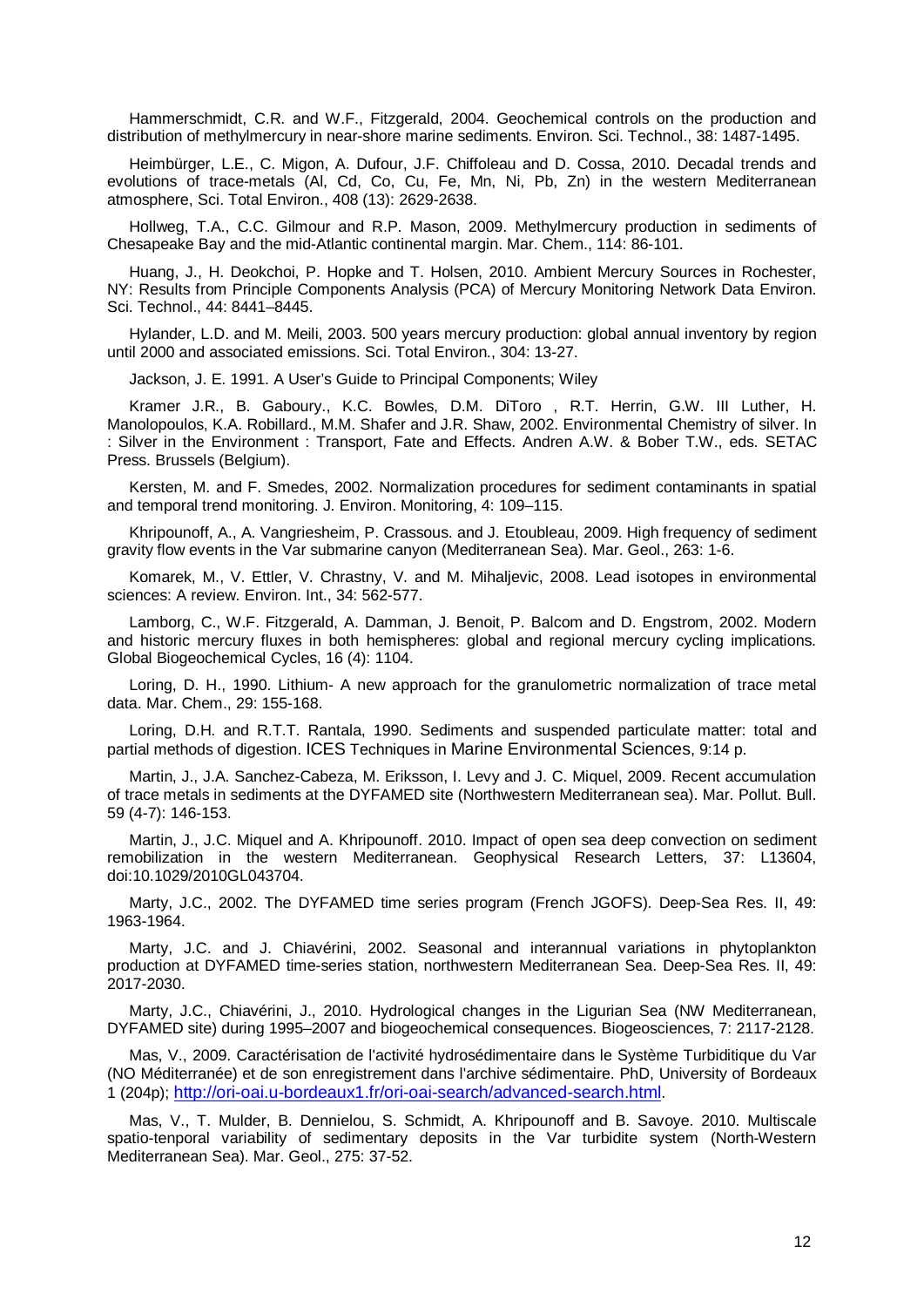Mason, R.P., W.F. Fitzgerald and F.M.M. Morel, 1994. The biogeochemical cycle of elemental mercury: Anthropogenic influences. Geochim. Cosmochim. Acta, 58: 3191-3198.

Mercone, D., J. Thomson, I.W. Croudace and S.R. Troelstra., 1999. A coupled natural immobilisation mechanism for mercury and selenium in deep-sea sediment. Geochim. Cosmochim. Acta, 63: 1481-1488.

Migeon, S., T. Mulder, B. Savoye and F. Sage, 2006. The Var turbidite system (Ligurian Sea, northwestern Mediterranean)-morphology, sediment supply, construction of turbidite levee and sediment waves: implications for hydrocarbon reservoirs. Geo-Marine Letters, 26: 361-371.

Migon, C., V. Sandroni, J.C. Marty, B. Gasser and J.C. Miquel, 2002. Transfer of atmospheric matter through the euphotic layer in the northwestern Mediterranean: seasonal pattern and driving forces. Deep-Sea Res. II, 49: 2125-2141.

Migon, C., T. Robin, A. Dufour and B. Gentili, 2008. Decrease of lead concentrations in the Western Mediterranean atmosphere during the last 20 years. Atmos. Environ., 42: 815-821.

Miquel, J. C., S.W. Fowler, J. La Rosa and P. Buat-Menard, 1994. Dynamics of the downward flux of particles, carbon in the open northwestern Mediterranean Sea. Deep-Sea Res. I, 41: 243-261.

Muir, D.C.G., X. Wang, F. Yang, N.N, Guyen, T.A. Jackson, M. S. Evans, M. Douglas, G. Kock, S. Lamoureux, R. Pienitz, J. P. Smol, W. F. Vincent and A. Dastooro, 2009. Spatial Trends and Historical Deposition of Mercury in Eastern and Northern Canada Inferred from Lake Sediment Cores. Environ. Sci. Technol., 43: 4802–4809

Mulder, T., B. Savoye, J.P.M. Syvitski, and O. Parize, 1997. Des courants de turbidité hyperpycnaux dans la tête du canyon du Var? Données hydrologiques et observations de terrain. Oceanologica Acta, 20: 607-626.

Ogrinc, N., M. Monperrus, J. Kotnik, V. Fajon, K. Vidimova, D. Amouroux, D. Kocman, E. Tessier, S. Zizek and M. Horvat, 2007. Distribution of mercury and methylmercury in deep-sea surficial sediments if the Mediterranean Sea. Mar. Chem., 107: 31-48.

Palanques, A., P. Masque, P. Puig, J.A. Sanchez-Cabeza, M. Frignani and F. Alvisi, 2008. Anthropogenic trace metals in the sedimentary record of the Llobregat continental shelf and adjacent Foix Submarine Canyon (northwestern Mediterranean). Mar. Geol., 248 (3-4): 213-227.

Perdue, E.M. and J.F. Koprivnjak, 2007. Using the C/N ratio to estimate terrigenous inputs of organic matter to aquatic environments. Estuarine and Coastal Shelf Sciences., 73: 65–72.

Quigg, A., Z.V. Finkel, A.J. Irwin, Y. Rosenthal, T.Y. Ho, J.R. Reinfelder, O. Schofield, F.M.M. Morel and P.G. Falkowski, 2003. The evolutionary inheritance of elemental stoichiometry in marine phytoplankton. Nature, 425: 291-294.

Robbins, J. A., 1978 Geochemical and geophysical applications of radioactive lead isotopes. In: Biogeochemistry of Lead (ed. Nriago, J.P.), pp. 285-393, North Holland, Amsterdam.

Schmidt, S. and J.L. Reyss, 1996. Radium as internal tracer of Mediterranean Outflow Water. J. Geophys. Res., 101: 3589-3596.

Schmidt, S., Tj.C.E. van Weering, J.L. Reyss and P. van Beek, 2002. Seasonal deposition and reworking at the sediment-water interface on the north-western Iberian Margin. Progress in Oceanography, 52: 331-348.

Schmidt, S., H. Howa, A. Mouret, F. Lombard, P. Anschutz and L. Labeyrie, 2009. Particle fluxes and recent sediment accumulation on the Aquitanian margin of Bay of Biscay. Cont. Shelf Res., 29: 1044-1052.

Schroeder, W.H. and J. Munthe, 1998. Atmospheric mercury - An overview. Atmos. Environ., 32 (5): 809-822.

Shotyk, W., M.E. Goodsite, F. Roos-Barraclough, R. Frei, J. Heinemeier, G. Asmund, C. Lohse and T.S. Hansen, 2003. Anthropogenic contribution to atmospheric Hg, Pb and As accumulation recorded by peat cores from southern Greenland and Denmark dated using <sup>14</sup>C "bomb pulse curve". Geochim. Cosmochim. Acta, 67: 3991-4011.

Sournia, A., J.M. Brylinski, S. Dallot, P. Lecorre, M. Leveau, L Prieur and C. Froget, 1990. Hydrological fronts off the coasts of France - A review. Oceanologica acta, 13: 413-438.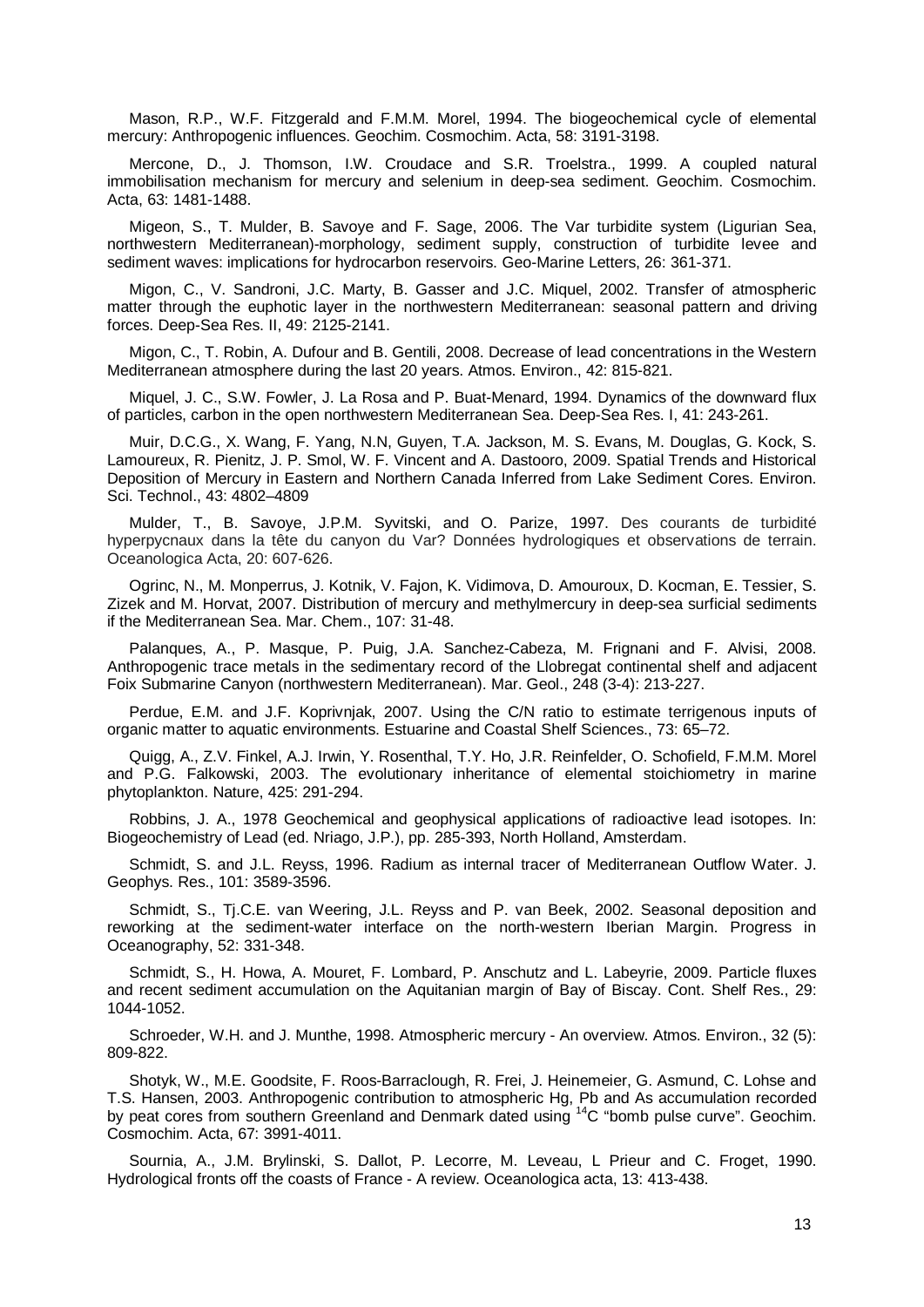Swain, E.B., Engstrom, D.R., Brigham, M.E., Henning, T.A., Brezonik, P.L., 1992. Increasing Rates of Atmospheric Mercury Deposition in Midcontinental North-America. Science, 257 (5071): 784-787.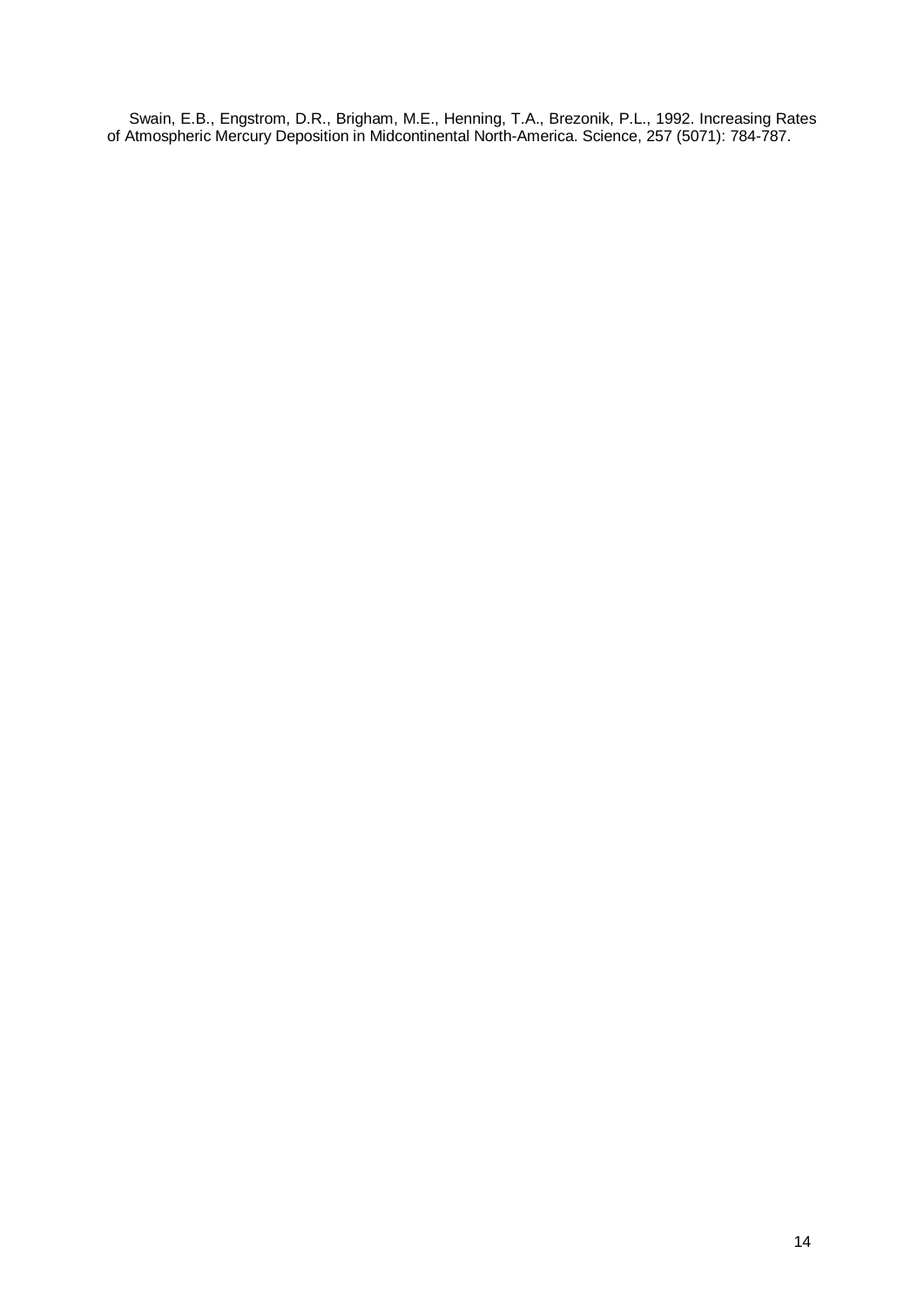

**Figure 1.** Location of the study sites. Sediment trap mooring station and two interface cores were collected at VA and VD. Map adapted from Khripounoff et al. (2009).



**Figure 2a and b.** Down-core variability of Si/Al and Ca/Mg ratios in the sediment cores from VA in the Var Canyon and VD at the DYFAMED site (ratios in weight). On VA, 3 distinct layers have been documented by Mas (2009) and Mas et al.(2010). "s1" from 0 to 0.8cm is a red layer of terrigenous matter; "s2", from 0.8 to 2.1cm is a green-brown silt-clay layer (mainly quartz and carbonate) and "s3", from 2.1 to 5.1cm is a yellow-brown layer of increasing then decreasing grain size, named "hyperpycnite". In VD core the layer from 2.5 to 4.0 cm has been documented by martin et al. (2009) as the result of advection material from a large-scale turbidity current triggered by an earthquake that occurred at the end of the  $XIX<sup>th</sup>$  century (see text).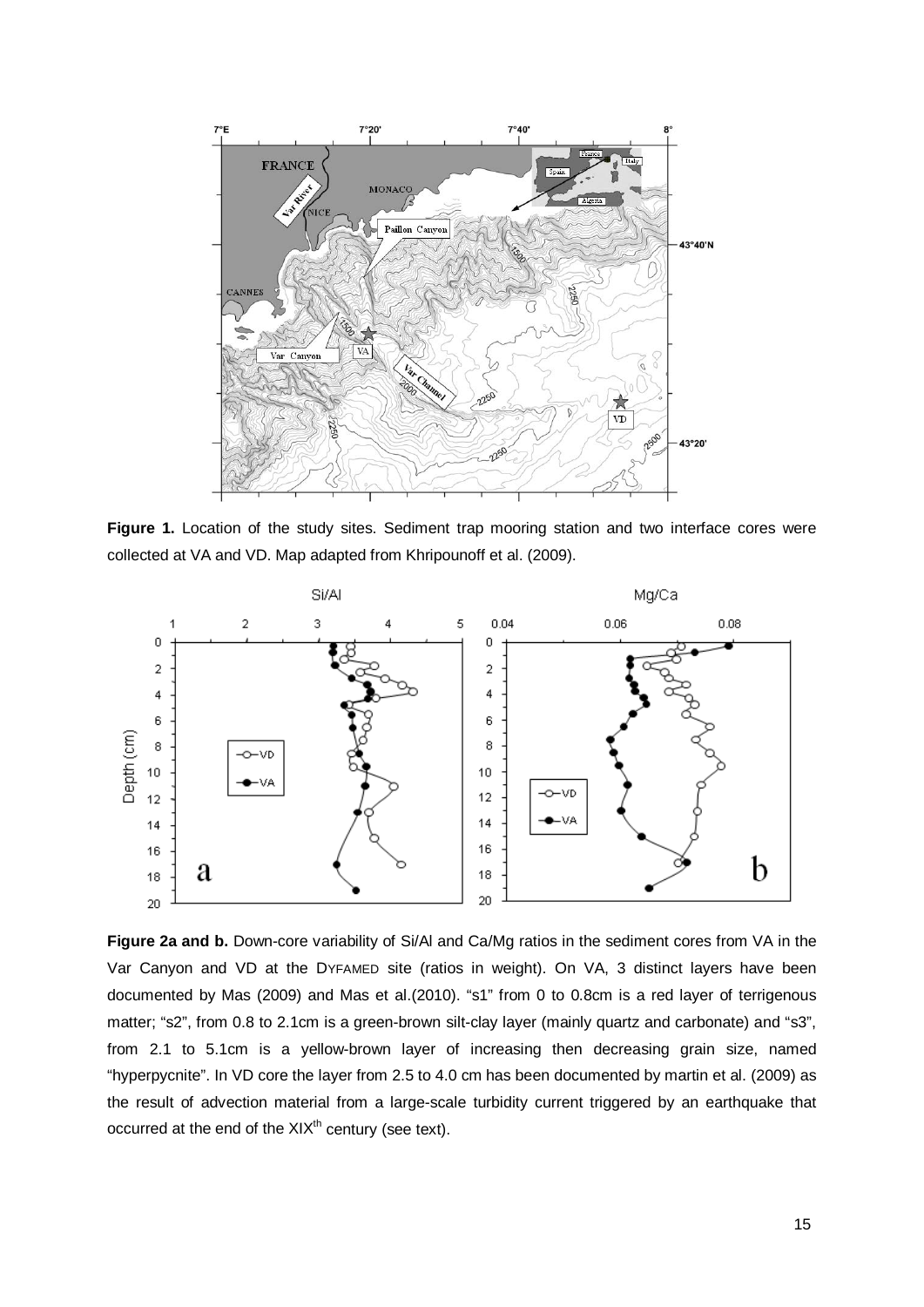

Figure 2c and d. Organic carbon and Mn vertival profiles in the sediment cores from VA in the Var Canyon and VD at the DYFAMED site.



**Figure 2e and f.** Stable Pb isotopic ratio (a: <sup>206/207</sup>Pb; b:<sup>206/208</sup>Pb) variations in the sediment cores from VA in Var Canyon and VD at the DYFAMED site.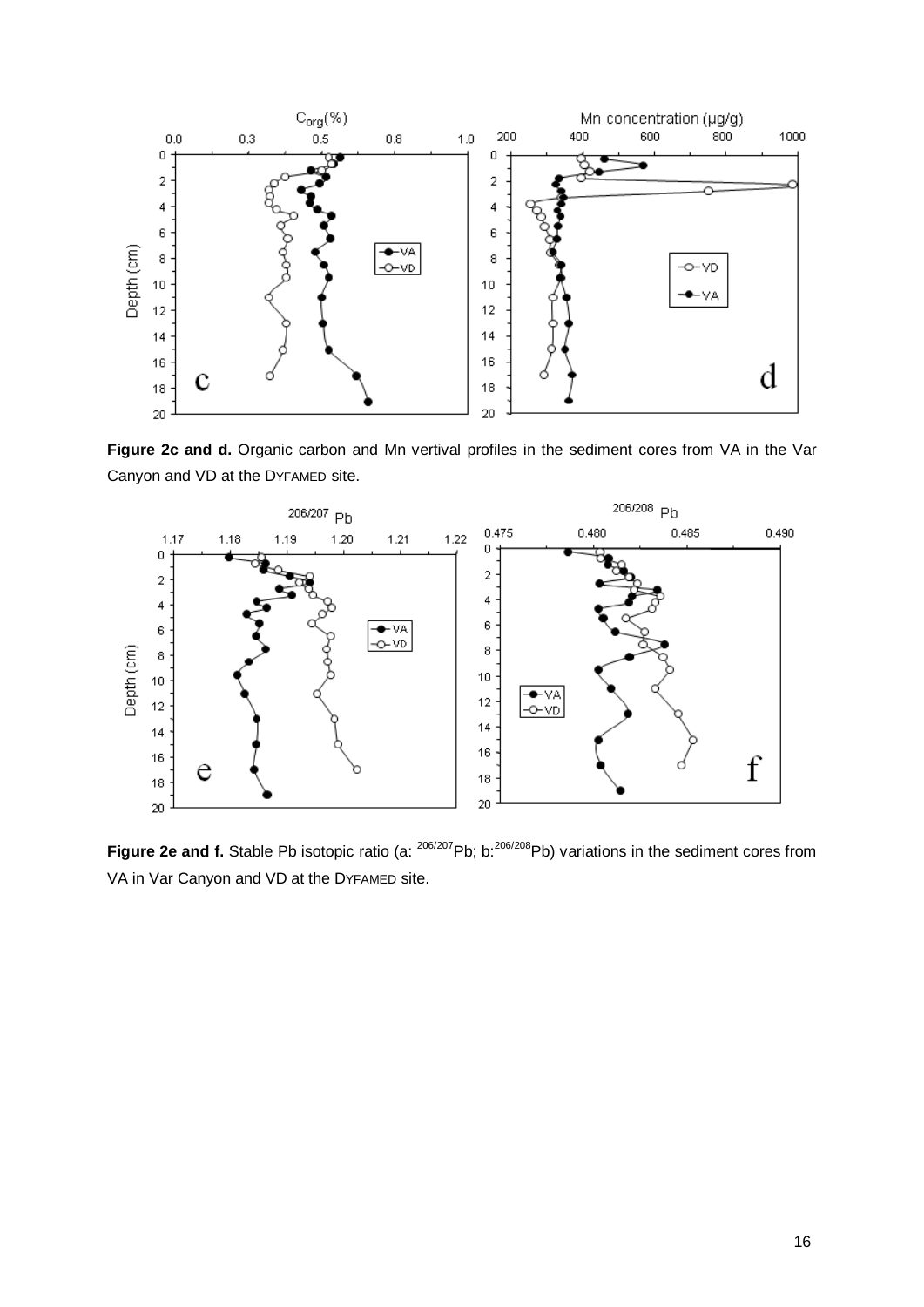

**Figure 3a and b.** Hg, Ag and Cd vertical profiles in the sediment cores from VA in the Var Canyon and VD at the DYFAMED site.



**Figure 3c-f.** Hg, Ag and Cd to Li and Al ratio variations in the sediment cores from VA (a, c) in the Var Canyon and VD (b, d) at the DYFAMED site.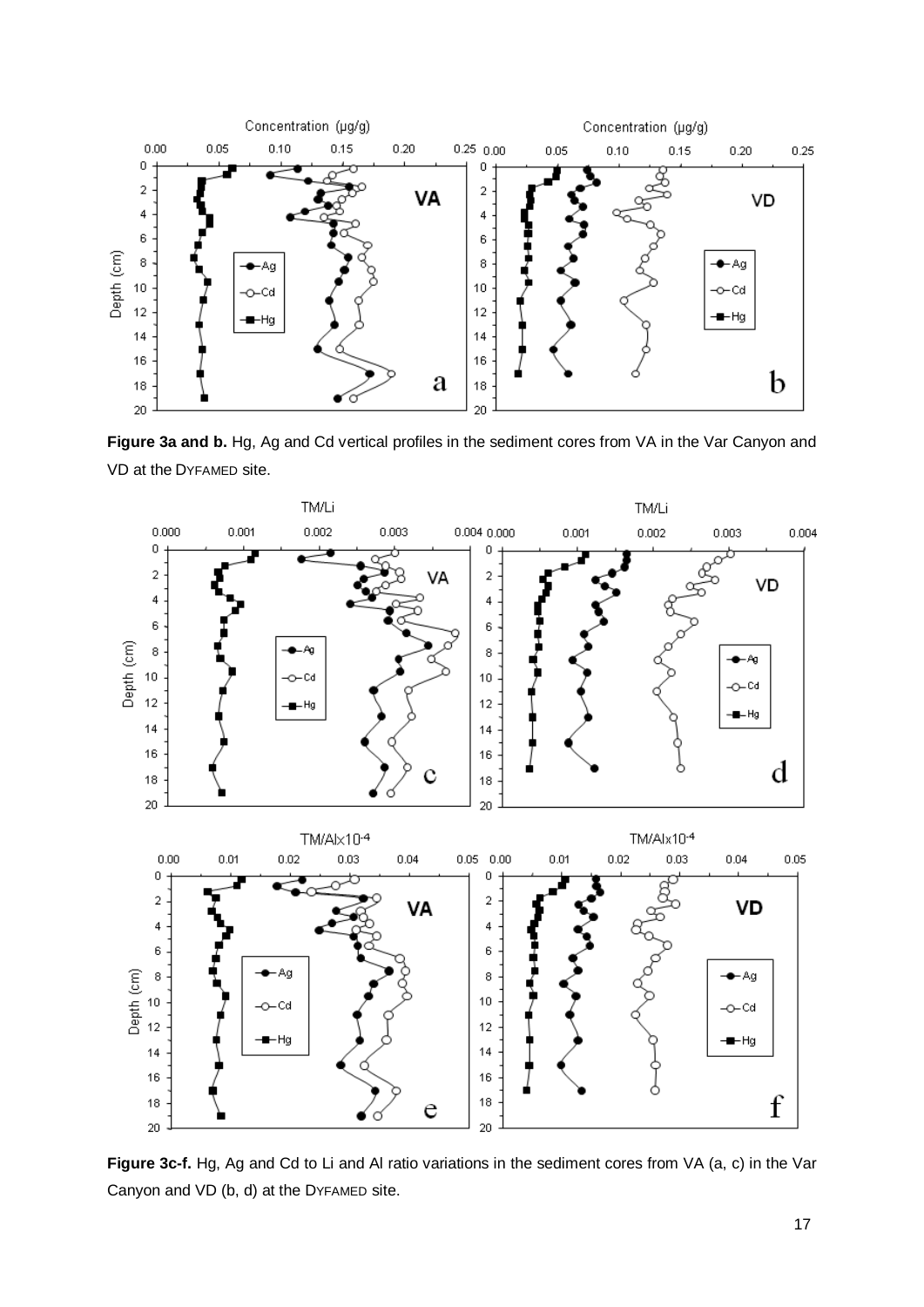

Figure 4. Hg/C<sub>org</sub> ratio (weight) variations in the sediment core from VD at DYFAMED site (the turbiditic layer has been removed from the graph).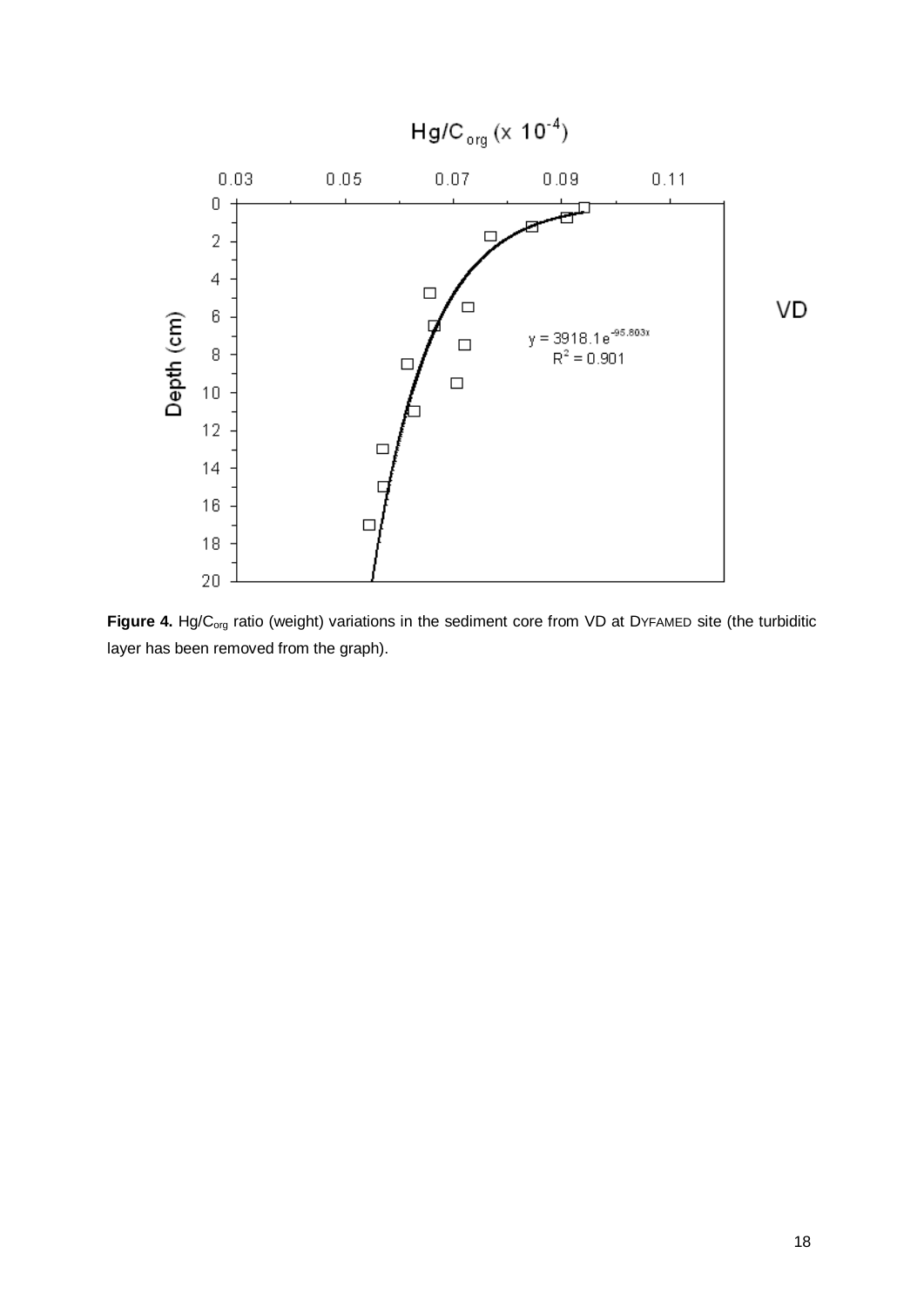

From Komarek et al. (2008)

**Figure 5.** Isotopic composition of Pb in sediment and particles from traps. VA: Var Canyon site and VD: DYFAMED site. Graph adapted from Komarek et al. (2008).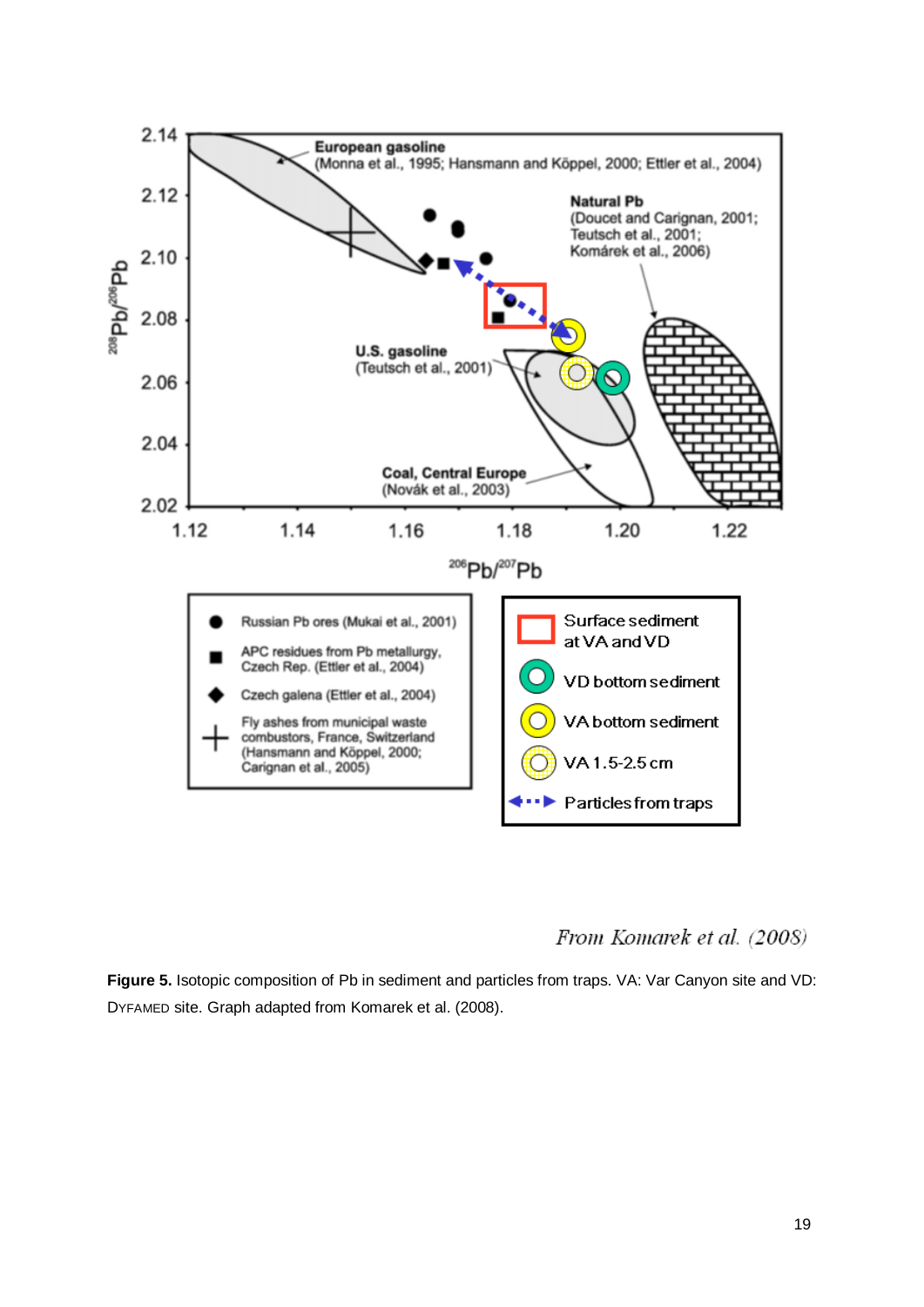Table 1. Element composition of particles collected in sediment traps. (1) Depth of the water column at the mooring site; (2) Position of the sediment trap from the sea bottom. VA: canyon (Upper Valley of the Var turbidite system); VD: Eastern par of the Var Sedimentary Ridge (DYFAMED site). See figure 1 for locations.

| Site | Depth <sup>'</sup> | Position <sup>2</sup> $C_{\text{ora}}$ |   | N Li V           |      |      | Cr           | Mn        | <b>Ni</b> | Cu Zn Ag |                     | <b>Cd</b>             | <b>Pb</b> | Ha            | Al | Ma   | Ca              | - Fe  |
|------|--------------------|----------------------------------------|---|------------------|------|------|--------------|-----------|-----------|----------|---------------------|-----------------------|-----------|---------------|----|------|-----------------|-------|
|      | m                  | m                                      | % | %                | µg/g | µg/g | $\mu$ $gg/g$ | µg/g µg/g |           |          | pg/g pg/g pg/g pg/g |                       | µg/g      | µg/g          | %  | %    | %               | %     |
| VA1  | 1850               | -20                                    |   | 0.84 0.0147      | 62   | - 87 | 68           | - 390     | - 38      |          |                     | 25 81 0.146 0.169     | 21        | 0.041 5.19    |    |      | 1.08  16.8  2.3 |       |
| VD1  | 2400               | -20                                    |   | 0.96  0.1470  64 |      | 113  | 140          | 741       | - 79      | 85       | 151   0.176   0.221 |                       | 62        | 0.181    6.22 |    |      | 1.56  11.6      | - 3.0 |
| VD2  | 2400               | 20                                     |   | 2.56 0.3150 72   |      | 108  | 94           | 785       | 57        | 47       |                     | 107  0.121  0.177  44 |           | 0.088 5.84    |    | 1.35 | 14.4            | 2.6   |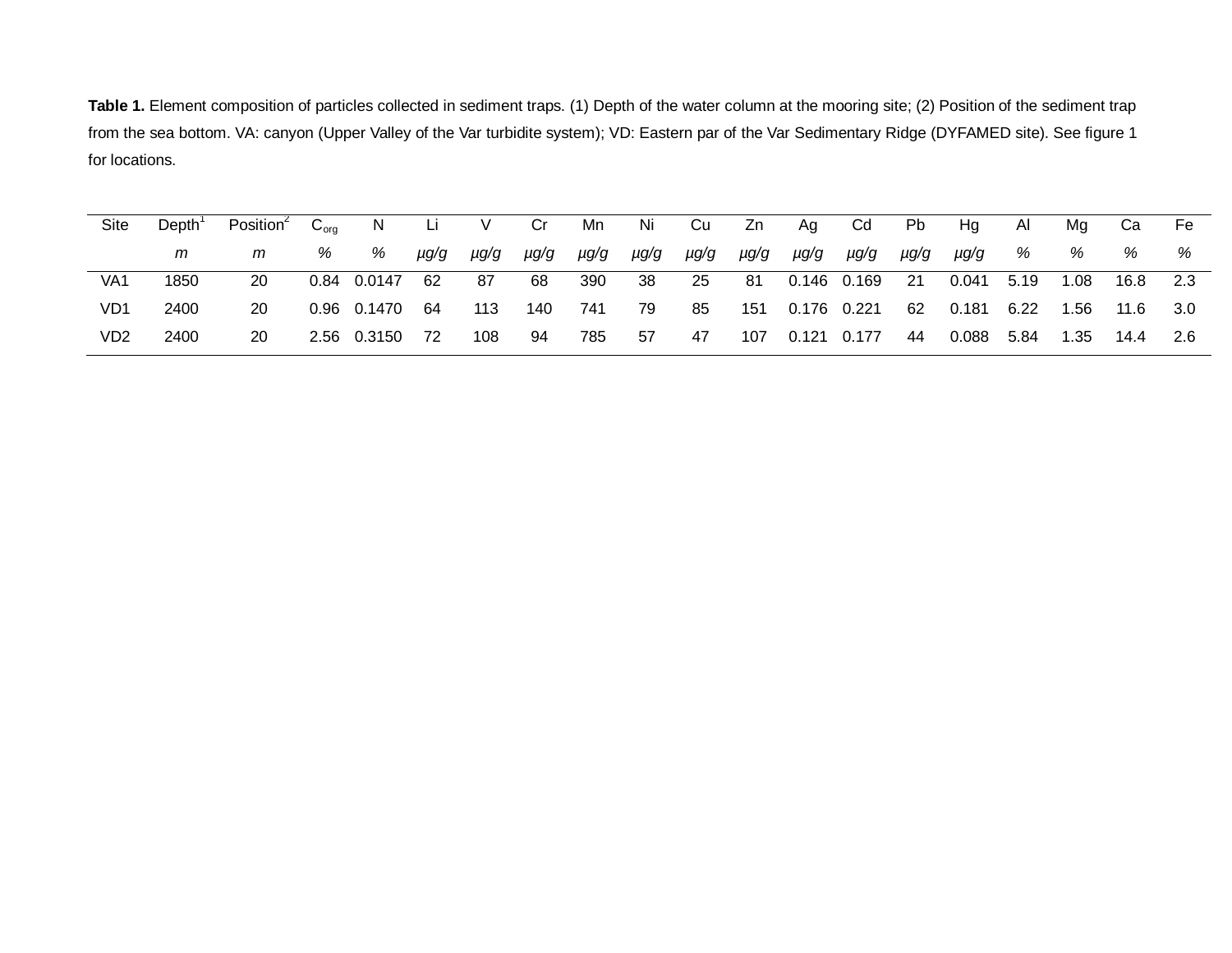| Level | $C_{org}$ | N               | Li        | V    | Cr             | Mn        | Ni     | Cu | Zn                                      | Ag | Cd            | <b>Pb</b>                            | Hg                                                             | Mg   | AI   | Si             | Ca         | Fe    |
|-------|-----------|-----------------|-----------|------|----------------|-----------|--------|----|-----------------------------------------|----|---------------|--------------------------------------|----------------------------------------------------------------|------|------|----------------|------------|-------|
| cm    | %         | %               | $\mu q/q$ | µg/g | $\mu$ g/g      | $\mu$ g/g |        |    | $\mu$ g/g $\mu$ g/g $\mu$ g/g $\mu$ g/g |    | µg/g          | µg/g                                 | $\mu$ g/g                                                      | %    | %    | %              | %          | %     |
| 0.25  |           | 0.57 0.063      | 52.6      | 77   | 65.5           | 462       |        |    |                                         |    |               | 38.7 23.9 78.2 0.11 0.16 22.66 0.061 |                                                                | 1.41 | 5.15 | 16.5           | 17.8       | 5.15  |
| 0.75  |           | 0.54 0.058 51.6 |           | 75   | 64.5           | 569       |        |    |                                         |    |               |                                      | 39.3 24.8 83.9 0.09 0.14 22.73 0.057 1.34 5.13 16.4            |      |      |                | 18.3       | 5.13  |
| 1.25  |           | 0.47 0.046 47.8 |           | 65   | 52.2           | 444       |        |    |                                         |    |               |                                      | 31.5 21.0 71.7 0.12 0.14 17.87 0.036 1.24 5.84 16.2            |      |      |                | 20.0       | 5.84  |
| 1.75  |           | 0.52 0.048 54.0 |           | 71   | 54.5           | 333       |        |    |                                         |    |               |                                      | 32.9 21.4 75.7 0.16 0.17 18.55 0.036 1.19 4.81 15.5            |      |      |                | 19.3       | 4.81  |
| 2.25  |           | 0.50 0.046 50.9 |           | 68   | $\blacksquare$ | 325       | $\sim$ |    | $\overline{\phantom{a}}$                |    | $0.13$ $0.16$ | $\sim$                               | 0.035                                                          |      |      |                |            |       |
| 2.75  |           | 0.43 0.037 51.8 |           | 66   | 52.9           | 340       |        |    |                                         |    |               |                                      | 33.3 21.1 71.1 0.13 0.15 18.95 0.032 1.18 4.70 16.2            |      |      |                | 19.3       | 4.70  |
| 3.25  |           | 0.47 0.046 52.7 |           | 68   | 55.2           | 346       |        |    |                                         |    |               |                                      | 34.0 21.2 71.8 0.14 0.15 19.82 0.035 1.13 4.51 16.6 18.01 4.51 |      |      |                |            |       |
| 3.75  |           | 0.46 0.042 44.3 |           | 67   | 53.7           | 340       |        |    |                                         |    |               |                                      | 32.8 21.2 67.7 0.12 0.15 19.35 0.037 1.09 4.44 16.5            |      |      |                | 17.4 4.44  |       |
| 4.25  |           | 0.49 0.044 44.8 |           | 63   | 53.5           | 329       | 32.1   |    |                                         |    |               |                                      | 20.1 70.2 0.11 0.14 19.31 0.043 1.09 4.35 16.0                 |      |      |                | 17.0       | -4.35 |
| 4.75  |           | 0.54 0.049 48.5 |           | 70   | 57.3           | 339       |        |    |                                         |    |               |                                      | 32.9 20.4 71.6 0.14 0.16 20.01 0.043 1.12 4.65 15.6            |      |      |                | 17.3       | 4.65  |
| 5.50  |           | 0.51 0.047 49.0 |           | 68   | 53.8           | 331       |        |    |                                         |    |               |                                      | 31.7 19.9 69.6 0.14 0.15 19.46 0.037 1.12 4.56 15.7            |      |      |                | 18.0       | 4.56  |
| 6.50  |           | 0.53 0.045 44.7 |           | 70   | 52.9           | 328       |        |    |                                         |    |               |                                      | 30.2 20.5 66.8 0.14 0.17 16.77 0.033 1.10 4.43 15.4            |      |      |                | 18.2 4.43  |       |
| 7.50  |           | 0.48 0.041 44.8 |           | 64   | 49.9           | 317       |        |    |                                         |    |               |                                      | 30.2 20.7 70.3 0.15 0.17 17.07 0.030 1.05 4.22                 |      |      | $\blacksquare$ | 18.08 4.22 |       |
| 8.50  |           | 0.51 0.044 49.6 |           | 71   | 54.1           | 341       |        |    |                                         |    |               |                                      | 31.7 22.8 72.4 0.15 0.17 17.99 0.034 1.06 4.45 15.9            |      |      |                | 18.1       | 4.45  |
| 9.50  |           | 0.53 0.044 47.6 |           | 68   | 54.0           | 337       |        |    |                                         |    |               |                                      | 31.6 21.6 73.4 0.15 0.18 18.87 0.041 1.07 4.43 16.2            |      |      |                | 17.9 4.43  |       |
| 11    |           | 0.50 0.044 51.2 |           | 72   | 55.8           | 354       |        |    |                                         |    |               |                                      | 32.8 20.6 72.2 0.14 0.16 19.13 0.037 1.08 4.47 16.3            |      |      |                | 17.6 4.47  |       |
| 13    |           | 0.51 0.045 50.6 |           | 71   | 58.4           | 362       |        |    |                                         |    |               |                                      | 33.5 21.8 73.2 0.14 0.16 19.21 0.034 1.08 4.52 16.0            |      |      |                | 18.0       | 4.52  |
| 15    |           | 0.53 0.045 49.9 |           | 70   | 57.8           | 351       | 33.8   |    |                                         |    |               |                                      | 73.9 0.13 0.15 19.60 0.037 1.11 4.57                           |      |      | $\blacksquare$ | 17.4 4.57  |       |
| 17    |           | 0.62 0.050 59.8 |           | 79   | 61.3           | 372       |        |    | 36.7 25.6 83.7 0.17 0.19                |    |               | $\sim 100$                           | 0.035 1.19 5.02 16.3                                           |      |      |                | 16.6       | -5.02 |
| 19    |           | 0.66 0.049 53.8 |           | 73   | 58.4           | 361       |        |    |                                         |    |               |                                      | 34.7 23.9 73.7 0.15 0.16 21.35 0.038 1.13 4.57 16.1            |      |      |                | 17.3       | 4.57  |

Table 2. Elemental composition of sediment at the VA site from the Upper Valley of the Var canyon (see figure 1 for locations).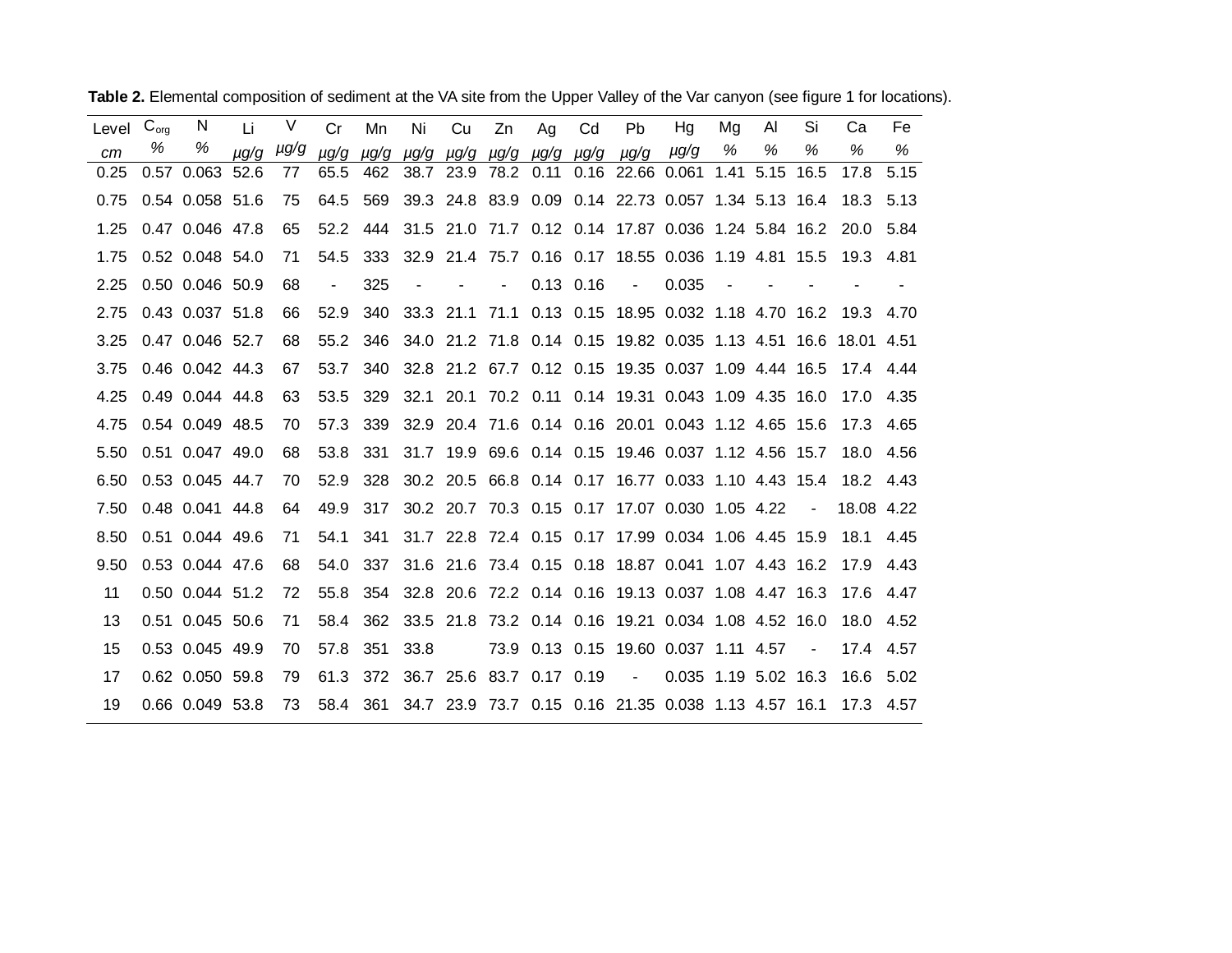| Level $C_{\text{ora}}$ |   | N          | Li        | $\vee$ | Cr        | Mn  | Ni            | Cu   | Zn                                 | Ag | Cd | <b>Pb</b> | Hg                                                    | Mg | AI | Si | Ca | Fe |
|------------------------|---|------------|-----------|--------|-----------|-----|---------------|------|------------------------------------|----|----|-----------|-------------------------------------------------------|----|----|----|----|----|
| cm                     | % | %          | $\mu$ g/g | μg/g   | $\mu$ g/g |     |               |      | pg/g pg/g pg/g pg/g pg/g pg/g pg/g |    |    |           | µg/g                                                  | %  | %  | %  | %  | %  |
| 0.25                   |   | 0.53 0.052 | 45        | 72     | 56        | 396 | 30.6 19.4     |      | 64                                 |    |    |           | 0.07 0.14 20.3 0.049 1.17 4.68 16.2 16.5 2.14         |    |    |    |    |    |
| 0.75                   |   | 0.54 0.051 | 46        | 75     | 58        | 406 | 31.3 20.2     |      | 72                                 |    |    |           | 0.08 0.13 20.7 0.049 1.13 4.85 16.7 16.4 2.20         |    |    |    |    |    |
| 1.25                   |   | 0.50 0.050 | 51        | 80     | 60        | 421 | 31.7 20.9     |      | 67                                 |    |    |           | 0.08 0.14 19.8 0.042 1.13 4.98 16.7 16.1 2.22         |    |    |    |    |    |
| 1.75                   |   | 0.38 0.036 | 47        | 69     | 53        | 397 | 29.0 17.2     |      | 59                                 |    |    |           | 0.07 0.12 17.1 0.029 1.07 4.57 17.3 16.5 2.11         |    |    |    |    |    |
| 2.25                   |   | 0.34 0.035 | 49        | 74     | 57        | 987 | 35.2 19.3     |      | 63                                 |    |    |           | 0.06 0.14 17.9 0.027 1.10 4.75 17.0 16.3 2.21         |    |    |    |    |    |
| 2.75                   |   | 0.32 0.033 | 47        | 69     | 55        | 750 | 32.5 17.5     |      | 60                                 |    |    |           | 0.06 0.12 17.1 0.029 1.09 4.62 18.1 15.9 2.25         |    |    |    |    |    |
| 3.25                   |   | 0.33 0.036 | 46        | 69     | 56        | 341 | 32.3 17.4     |      | 57                                 |    |    |           | 0.07 0.12 16.5 0.027 1.09 4.58 19.1 15.2 2.28         |    |    |    |    |    |
| 3.75                   |   | 0.32 0.030 | 44        | 63     | 50        | 255 | 29.5 15.1     |      | 52                                 |    |    |           | 0.12 0.10 15.2 0.023 1.06 4.30 18.5 15.5 2.28         |    |    |    |    |    |
| 4.25                   |   | 0.35 0.035 | 48        | 71     | 57        | 271 | 34.1          | 16.1 | 57                                 |    |    |           | 0.06 0.11 15.6 0.023 1.16 4.70 17.9 16.0 3.06         |    |    |    |    |    |
| 4.75                   |   | 0.41 0.041 | 56        | 88     | 69        | 284 | 38.2 20.9     |      | 65                                 |    |    |           | 0.07 0.13 15.2 0.027 1.14 5.04 17.2 15.6 2.36         |    |    |    |    |    |
| 5.5                    |   | 0.36 0.037 | 53        | 81     | 64        | 294 | 36.3 19.7     |      | 62                                 |    |    |           | 0.07 0.14 15.0 0.026 1.12 4.79 17.7 15.7 2.13         |    |    |    |    |    |
| 6.5                    |   | 0.39 0.038 | 54        | 83     | 66        | 310 | 37.5 20.1     |      | 63                                 |    |    |           | 0.06 0.13 15.6 0.026 1.18 4.94 18.1 15.6 2.16         |    |    |    |    |    |
| 7.5                    |   | 0.37 0.039 | 55        | 83     | 65        | 312 | 36.6 19.8     |      | 63                                 |    |    |           | 0.06 0.12 15.3 0.027 1.16 4.91 17.7 15.8 2.20         |    |    |    |    |    |
| 8.5                    |   | 0.38 0.042 | 57        | 86     | 67        | 334 | 38.6 19.1     |      | 64                                 |    |    |           | 0.05 0.12 15.6 0.023 1.19 5.13 17.7 15.8 2.39         |    |    |    |    |    |
| 9.5                    |   | 0.38 0.043 | 57        | 87     | 68        | 340 | 38.4 22.3     |      | 65                                 |    |    |           | 0.06 0.13 15.7 0.027 1.20 5.15 17.9 15.5 2.32         |    |    |    |    |    |
| 11                     |   | 0.32 0.034 | 51        | 73     | 57        | 318 | 32.4 16.8     |      | 58                                 |    |    |           | 0.05 0.10 14.6 0.020 1.13 4.60 18.6 15.3 2.19         |    |    |    |    |    |
| 13                     |   | 0.38 0.038 | 53        | 76     | 57        | 316 | 32.2 17.7     |      | 63                                 |    |    |           | 0.06 0.12 14.5 0.022 1.15 4.77 17.7 15.6 2.19         |    |    |    |    |    |
| 15                     |   | 0.37 0.039 | 52        | 74     | 57        | 313 | 32.2 16.4     |      | 60                                 |    |    |           | 0.05 0.12 14.9 0.021 1.13 4.70 17.7 15.4 2.16         |    |    |    |    |    |
| 17                     |   | 0.33 0.032 | 48        | 66     | 52        |     | 292 28.5 15.1 |      | 54                                 |    |    |           | 0.06  0.11  14.8  0.018  1.07  4.38  18.2  15.3  2.04 |    |    |    |    |    |

**Table 3.** Element composition of marine sediment at the VD site (DYFAMED, see figure 1 for location).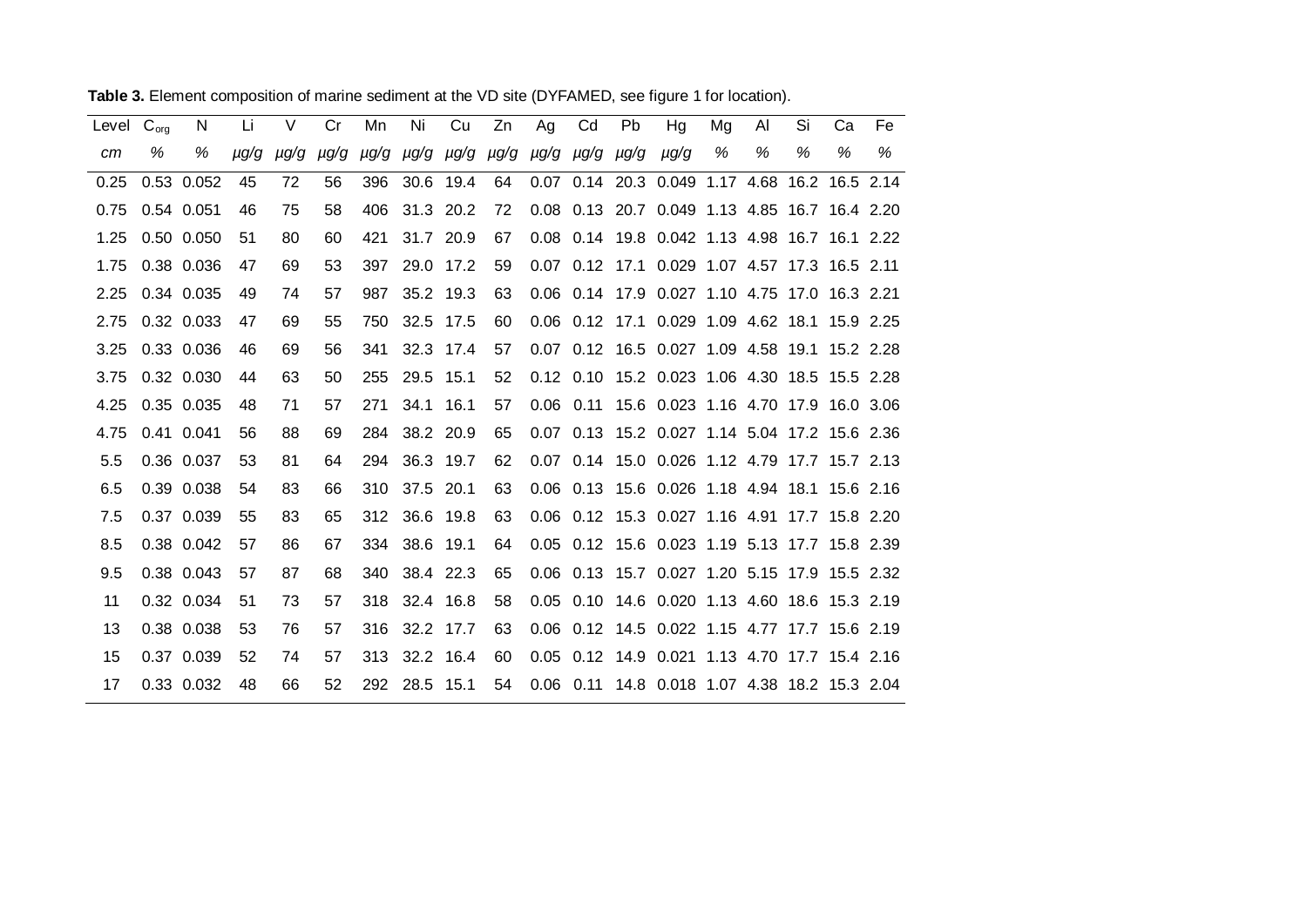| Type of sample       | Depth (cm) | $^{206}Pb/^{207}Pb$ | $^{206}Pb/^{208}Pb$ |
|----------------------|------------|---------------------|---------------------|
| VA core              | 0.25       | 1.180               | 0.479               |
| VA core              | 0.75       | 1.186               | 0.481               |
| VA core              | 1.25       | 1.186               | 0.481               |
| VA core              | 1.75       | 1.191               | 0.482               |
| VA core              | 2.75       | 1.189               | 0.480               |
| VA core              | 3.25       | 1.191               | 0.483               |
| VA core              | 3.75       | 1.185               | 0.482               |
| VA core              | 4.25       | 1.186               | 0.482               |
| VA core              | 4.75       | 1.183               | 0.480               |
| VA core              | 5.5        | 1.185               | 0.481               |
| VA core              | 6.5        | 1.185               | 0.481               |
| VA core              | 7.5        | 1.186               | 0.484               |
| VA core              | 8.5        | 1.183               | 0.482               |
| VA core              | 9.5        | 1.181               | 0.480               |
| VA core              | 11         | 1.183               | 0.481               |
| VA core              | 13         | 1.185               | 0.482               |
| VA core              | 15         | 1.185               | 0.480               |
| VA core              | 17         | 1.184               | 0.480               |
| VA core              | 19         | 1.187               | 0.481               |
| VD core              |            |                     |                     |
| VD core              | 0.25       | 1.185               | 0.480               |
| VD core              | 0.75       | 1.184               | 0.480               |
| VD core              | 1.25       | 1.188               | 0.482               |
| VD core              | 1.75       | 1.194               | 0.481               |
| VD core              | 2.25       | 1.192               | 0.482               |
| VD core              | 2.75       | 1.194               | 0.482               |
|                      | 3.25       | 1.195               | 0.482               |
| VD core              | 3.75       | 1.197               | 0.484               |
| VD core              | 4.25       | 1.198               | 0.483               |
| VD core              | 4.75       | 1.196               | 0.483               |
| VD core              | 5.5        | 1.194               | 0.482               |
| VD core              | 6.5        | 1.198               | 0.483               |
| VD core              | 7.5        | 1.197               | 0.483               |
| VD core              | 8.5        | 1.197               | 0.484               |
| VD core              | 9.5        | 1.198               | 0.484               |
| VD core              | 11         | 1.195               | 0.483               |
| VD core              | 13         | 1.198               | 0.485               |
| VD core              | 15         | 1.199               | 0.485               |
| VD core              | 17         | 1.202               | 0.485               |
| VA trap              |            | 1.188               | 0.481               |
|                      |            | 1.172               |                     |
| VD1 trap             |            |                     | 0.477               |
| VD <sub>2</sub> trap |            | 1.180               | 0.479               |

**Table 4** Pb isotopic ratios in sediment cores and particles for sediment traps (see figure 1 for locations).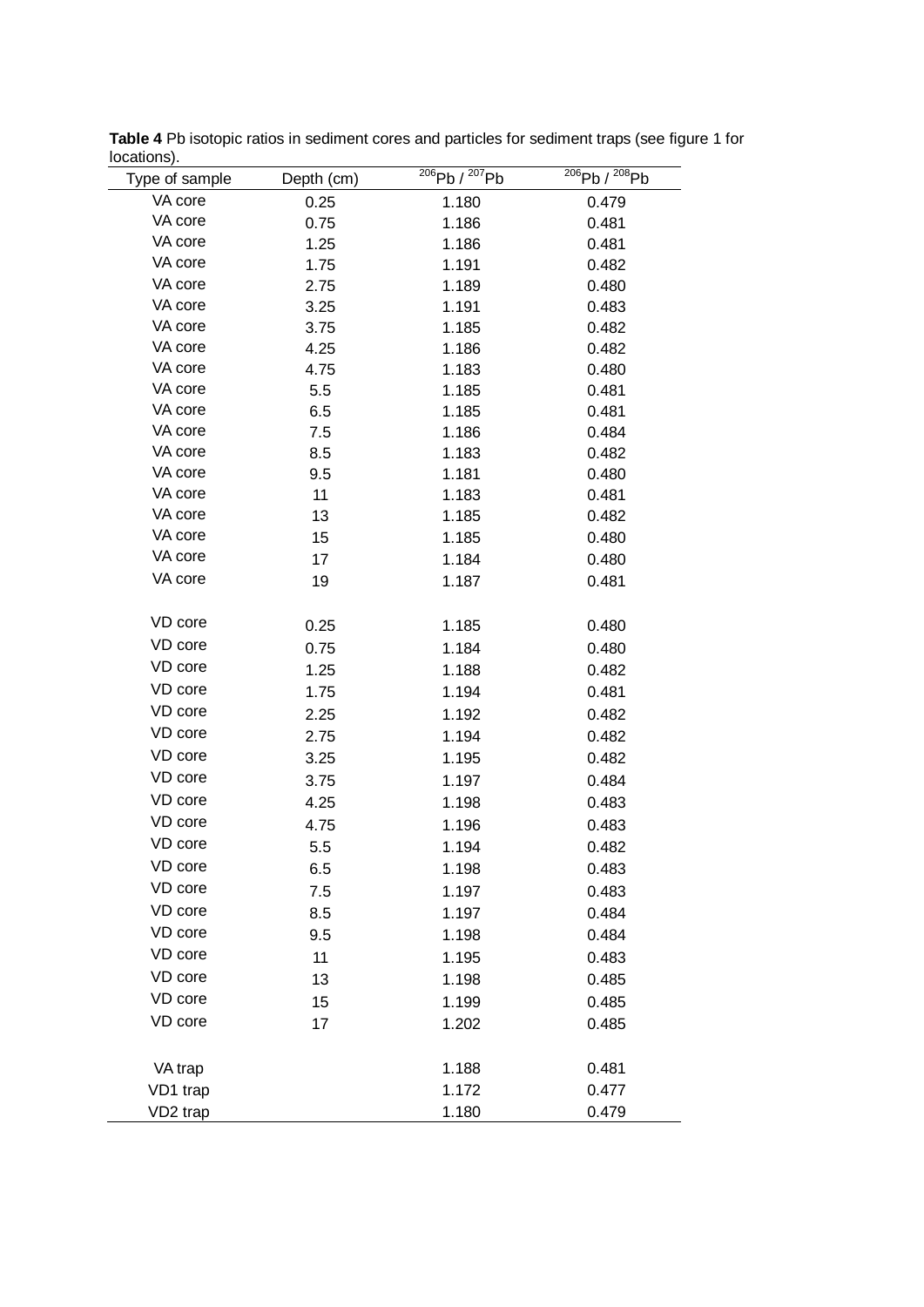

**Figure S1.** Major element (Ca, Mg, Si, Al, and Fe) concentration variations in sediment cores from VA (a, c) in the Var Canyon and VD (b, d) at the DYFAMED site. On VA, 3 distinct layers have been documented by Mas (2009) and Mas et al.(2010). "s1" from 0 to 0.8cm is a red layer of terrigenous matter; "s2", from 0.8 to 2.1cm is a green-brown silt-clay layer (mainly quartz and carbonate) and "s3", from 2.1 to 5.1cm is a yellow-brown layer of increasing then decreasing grain size, named "hyperpycnite". In VD core the layer from 2.5 to 4.0 cm has been documented by Martin et al. (2009) as the result of advection material from a large-scale turbidity current triggered by an earthquake that occurred at the end of the  $XIX<sup>th</sup>$  century (see text).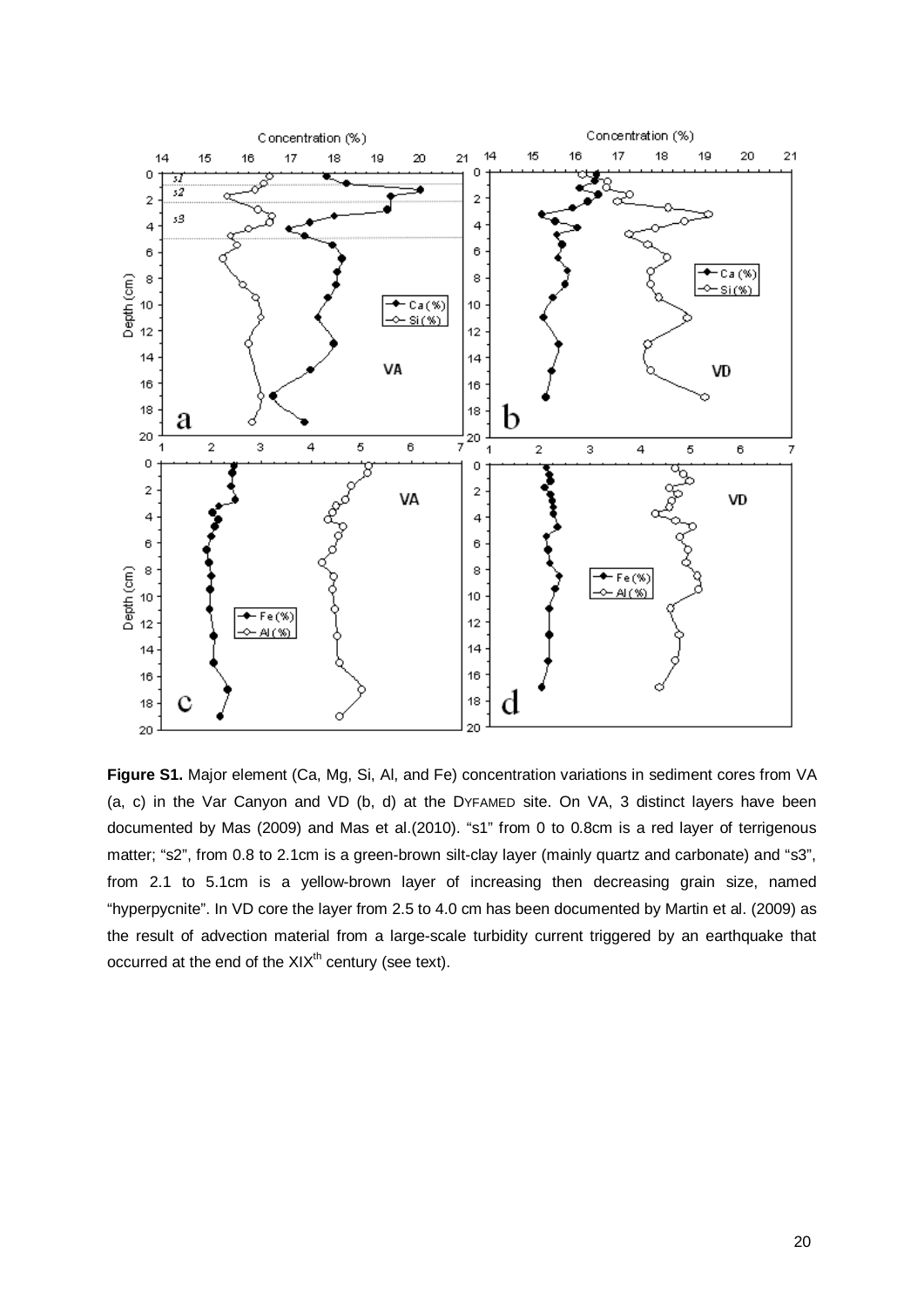



**Figure S2.** Trace metal (Li, V, Cr, Cu, Zn and Pb) concentration variations in sediment cores from VA (a, c) in the Var Canyon and VD (b, d) at the DYFAMED site.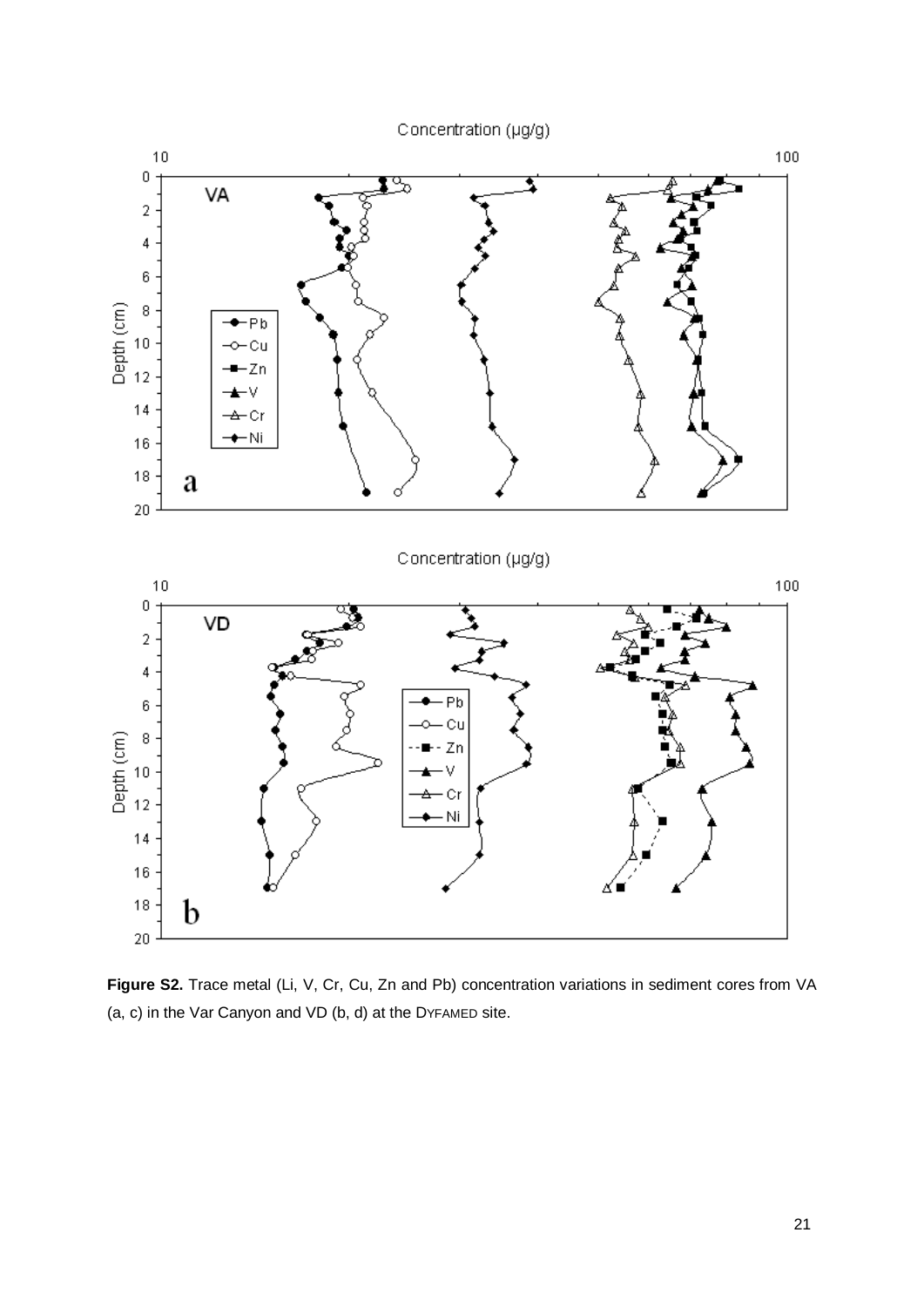

**Figure S3.** Profiles of <sup>210</sup>Pb<sub>xs</sub> and of <sup>137</sup>Cs with depth in cores VA (dark circle) and VD (open circle) collected during Envar-4 cruise. Vertical bars represent the layer thickness; horizontal bars to the errors on radionuclide activities. The dashed line on the  $^{210}Pb_{xs}$  profile shows the regression used to calculate the sediment rate of core VD.



Figure S4. Trace metal (V, Cr, Ni, Cu, Zn, and Pb) to Li and Alx10<sup>-4</sup> ratios (by weight) variations in sediment cores from VA (a) in the Var Canyon and VD (b) at the DYFAMED site.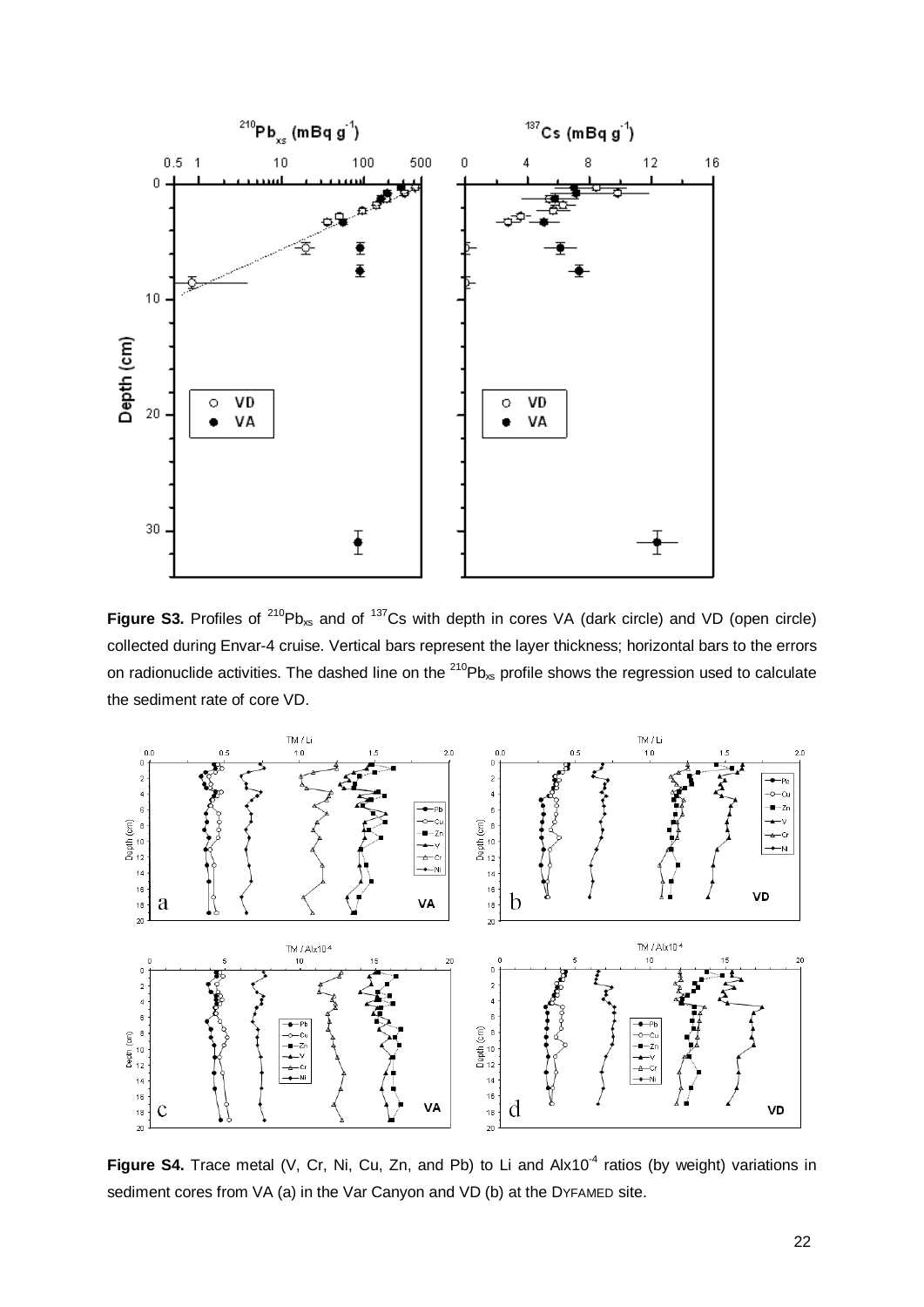

Figure S5. N/C<sub>org</sub> profiles in the sediments cores from VA in the Var Canyon and VD at the DYFAMED site.



**Figure S6**. Above the schematic representation of the results of PCA performed independently for cores from VA (Var Canyon) and VD (DYFAMED site). Pearson correlation coefficients between chemical measurements are given in Tables S2 and S3. For both PCA factors 1 and 2 together explain the 2/3 of the total variance of the data sets. For VA, factors 1 (55%) is strongly correlated with Al, Cr and Ni (R>0.94) reasonably refer to the terrigenous component, whereas Cd and Ag strongly linked to factor 2 (R>0.87). For VD, factor 1 is link to nitrogen (R=0.87) and bioactive TMs (R>0.90 for Cu and Zn), suggests biomaterial, whereas factor 2 suggest a terrigenous particles (R>0.78 for Ni and Li).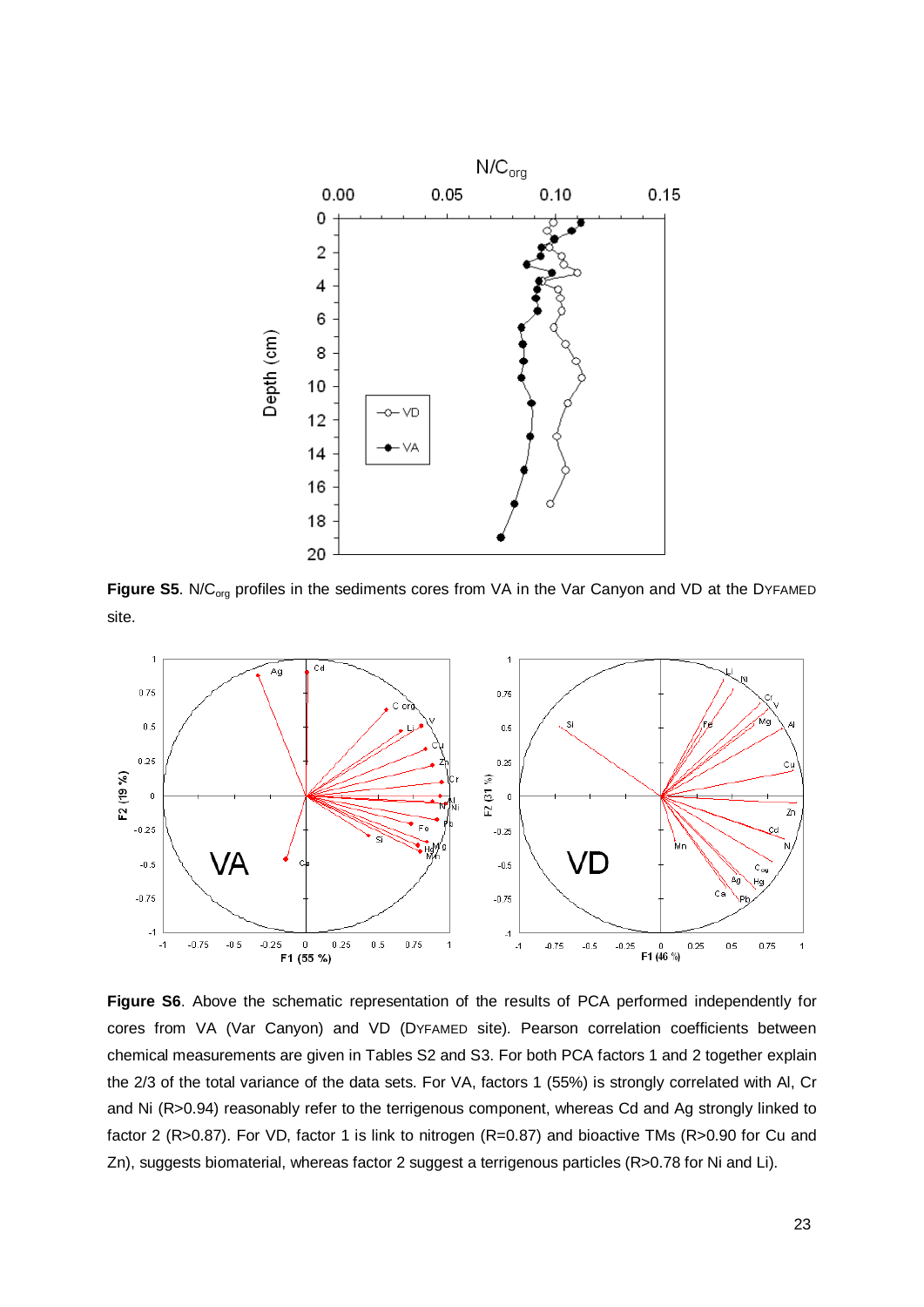

**Figure S7.** Relationship between Hg concentration and <sup>206/207</sup>Pb ratio and organic carbon (C<sub>org</sub>) in the deposited sediments and particles from traps. VA: sediments cored in the Var Canyon; VD: sediment cored at the DYFAMED site. Significant ( $p<0.01$ ) correlations between Hg and  $^{206/207}$ Pb ratio were observed for the material in the sediment traps ( $R^2$ =0.84) and for sediment in VD core ( $R^2$ =0.88). Significant ( $p<0.01$ ) correlations between Hg and  $C_{org}$  was observed for the sediment in VD core  $(R^2=0.81)$ .



Figure S8. Cd/C<sub>org</sub> ratio (weight) variations in the sediment core from VD at the DYFAMED site (the turbiditic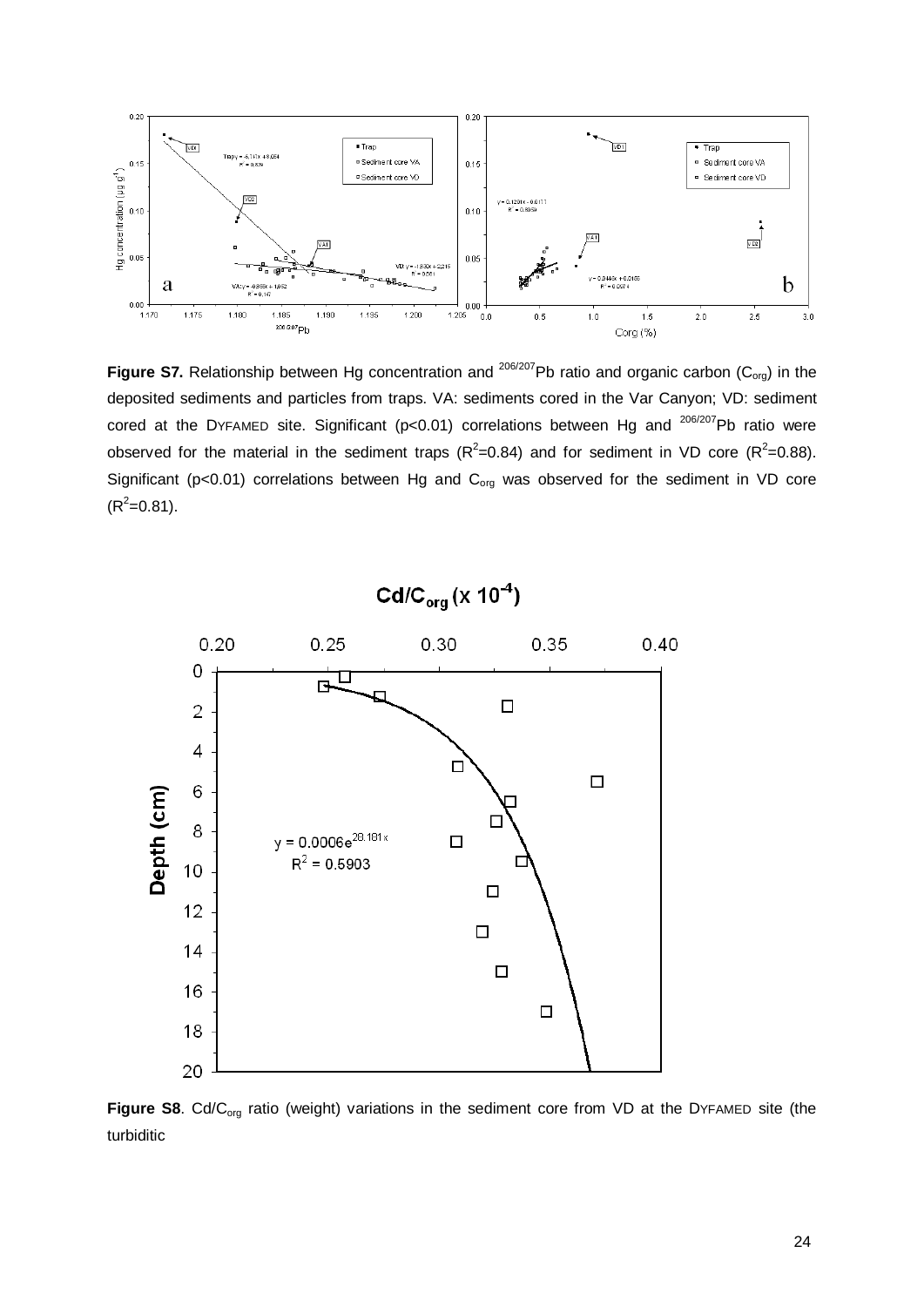|    |               | <b>MESS-2</b>            |                         | MESS-3                |           | <b>BCSS-1</b>        |           | detection<br>limit |
|----|---------------|--------------------------|-------------------------|-----------------------|-----------|----------------------|-----------|--------------------|
|    |               | certified values         | this work               | certified values      | this work | certified values     | this work |                    |
| Li | $\mu$ g/g     | 0.7<br>73.9<br>士         |                         | 73.6<br>5.2<br>±.     | 66        | N.A.                 | 36        | 0.83               |
| V  | $\mu$ g/g     | 252<br>10<br>士           |                         | 243<br>10<br>士        | 234       | 4.9<br>93.4<br>$\pm$ | 85        | 1.67               |
| cr | $\mu$ g/g     | 106<br>8<br>士            |                         | 105<br>4<br>士         | 99        | 123<br>14<br>士       | 100       | 1.67               |
| Mn | $\mu$ g/g     | 365<br>-21<br>$\pm$      |                         | 324<br>12<br>士        | 307       | 229<br>15<br>士       | 222       | 0.67               |
| Ni | $\mu$ g/g     | 1.8<br>49.3<br>$\pm$     |                         | 46.9<br>2.2<br>$\pm$  | 44.8      | 55.3<br>3.6<br>$\pm$ | 51.4      | 0.17               |
| Cu | $\mu$ g/g     | 39.3<br>$\pm$            |                         | 33.9<br>1.6<br>士      | 34.1      | 18.5<br>2.7<br>$+$   | 19.1      | 0.83               |
| Zn | $\mu$ g/g     | 172<br>16<br>Ŧ           |                         | 159<br>8<br>士         | 149       | 119<br>12<br>$\pm$   | 104       | 0.83               |
| Ag | $\mu$ g/g     | 0.02<br>0.18<br>÷.       |                         | 0.18<br>0.02<br>士     | 0.22      | 0.03<br>0.11<br>$+$  | 0.13      | 1.67               |
| Cd | $\mu$ g/g     | 0.24<br>0.01<br>÷.       |                         | 0.24<br>0.01<br>$\pm$ | 0.26      | 0.25<br>0.04<br>$+$  | 0.29      | 0.01               |
| Pb | $\mu$ g/g     | 1.2<br>21.9<br>Ŧ         |                         | 21.1<br>0.7<br>Ŧ      | 23        | 22.7<br>-3.4<br>$+$  | 23.4      | 0.83               |
| Hg | $\mu$ g/g     | 0.002<br>0.092<br>$\pm$  | 0.092<br>0.009<br>$\pm$ | 0.009<br>0.091<br>÷.  | 0.090     | N.A.                 | N.A.      | 0.007              |
| Mg | %             | N.A.                     |                         | 1.6                   | 1.70      | 1.47<br>0.14<br>$+$  | 1.33      | 0.40               |
| AI | $\frac{9}{6}$ | 0.26<br>8.57<br>÷.       |                         | 8.59<br>0.23<br>$\pm$ | 8.40      | 6.26<br>0.22<br>$+$  | 6.14      | 0.20               |
| Si | $\%$          | 27.8<br>1.1<br>$\ddot{}$ |                         | 27                    | 26.5      | 30.9<br>0.5<br>$+$   | 30.9      | 0.40               |
| Ca | %             | N.A.                     |                         | 1.47<br>0.06<br>Ŧ.    | 1.54      | 0.54<br>0.05<br>$+$  | N.A.      | 0.40               |
| Fe | %             | 0.22<br>4.35<br>士        |                         | 4.34<br>0.11<br>士     | 4.18      | 3.29<br>0.1<br>±.    | 3.10      | 0.01               |

**Table S1.** Quality control showing certified reference material MESS-2, MESS-3 and BCSS-1, our measured values and detection limits.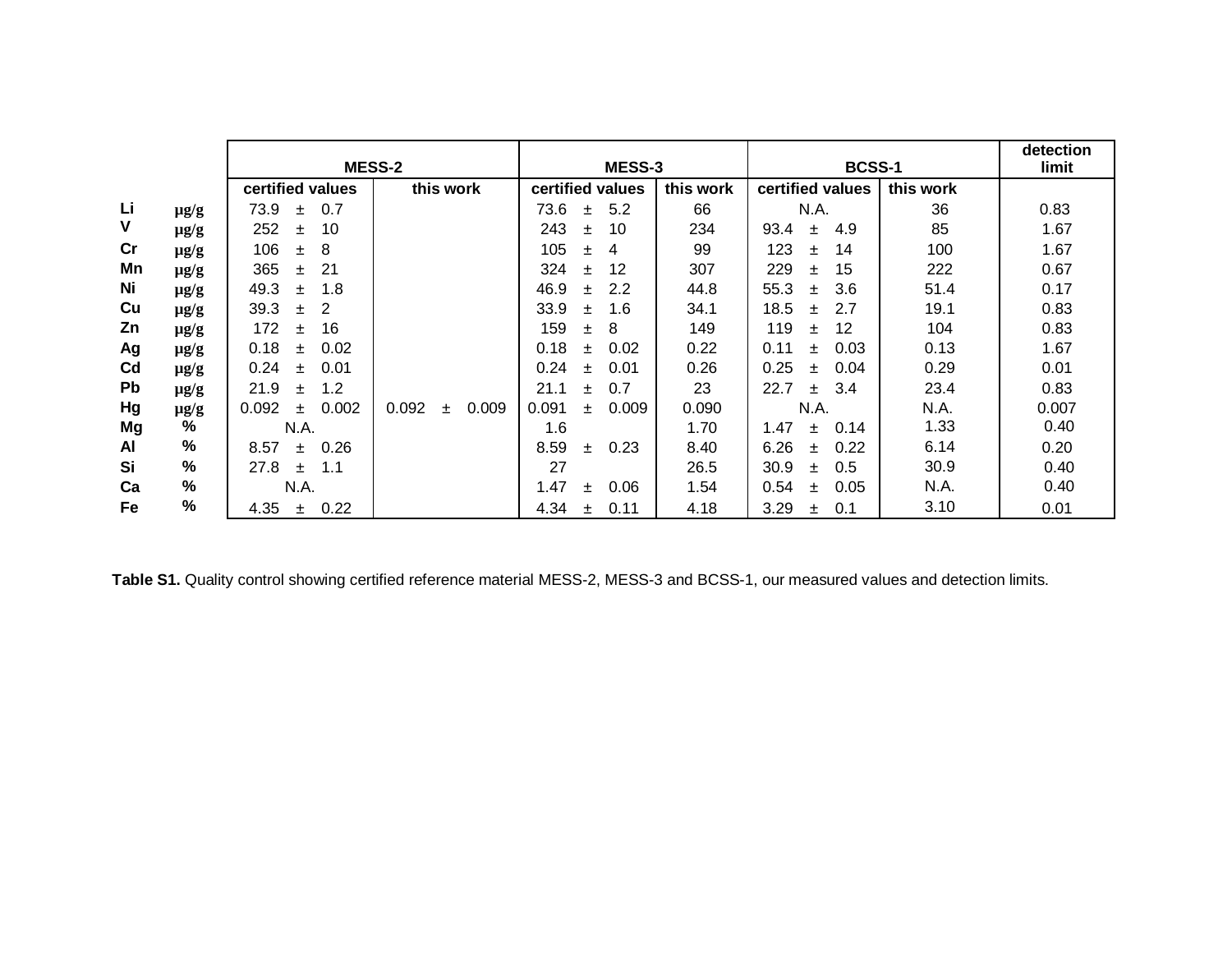Table S2. Correlation coefficients (Pearson) for VA and VD cores. A value  $\geq 0.56$  is required for a significance level of  $p = 0.01$  with a degree of freedom =  $18$  (n= $20$ ).

| VA. | N.          | Cora              |                           |                         | Cr | Mn | Ni t | Cu | Zn | Ag                                                                                                                      | Cd | Pb. | Hq | Ma | AL | Si | Ca                      | Fe    |
|-----|-------------|-------------------|---------------------------|-------------------------|----|----|------|----|----|-------------------------------------------------------------------------------------------------------------------------|----|-----|----|----|----|----|-------------------------|-------|
| N.  | $\mathbf 1$ | 0.574             | 0.419                     |                         |    |    |      |    |    | 0.719 0.864 0.738 0.805 0.630 0.693 -0.350 -0.011 0.786 0.868 0.813 0.804 0.209 -0.142 0.506                            |    |     |    |    |    |    |                         |       |
|     | Cora 0.574  | $\blacksquare$    |                           |                         |    |    |      |    |    | 0.530 0.751 0.613 0.211 0.469 0.692 0.543 0.282 0.470 0.504 0.312 0.225 0.438 -0.084 -0.501 0.159                       |    |     |    |    |    |    |                         |       |
|     | 0.419 0.530 |                   | $\blacksquare$            |                         |    |    |      |    |    | 0.720 0.603 0.252 0.650 0.693 0.751 0.324 0.354 0.554 0.135 0.432 0.699 0.253 -0.084 0.637                              |    |     |    |    |    |    |                         |       |
|     |             | 0.719 0.751 0.720 |                           | $\overline{\mathbf{1}}$ |    |    |      |    |    | 0.849 0.467 0.741 0.807 0.761 0.162 0.512 0.638 0.468 0.515 0.783 0.143 -0.320 0.404                                    |    |     |    |    |    |    |                         |       |
|     |             |                   | 0.864 0.613 0.603 0.849 1 |                         |    |    |      |    |    | 0.696 0.941 0.783 0.806 -0.293 0.079 0.899 0.772 0.701 0.857 0.380 -0.337 0.565                                         |    |     |    |    |    |    |                         |       |
|     |             |                   |                           |                         |    |    |      |    |    | 0.738 0.211 0.252 0.467 0.696 1 0.753 0.597 0.679 -0.623 -0.306 0.656 0.753 0.824 0.765 0.422 0.216 0.563               |    |     |    |    |    |    |                         |       |
|     |             |                   |                           |                         |    |    |      |    |    | 0.805 0.469 0.650 0.741 0.941 0.753 1 0.803 0.838 -0.386 -0.069 0.934 0.751 0.787 0.894 0.559 -0.211 0.744              |    |     |    |    |    |    |                         |       |
|     |             |                   |                           |                         |    |    |      |    |    | 0.630 0.692 0.693 0.807 0.783 0.597 0.803 1 0.861 -0.002 0.329 0.702 0.444 0.555 0.723 0.415 -0.250 0.549               |    |     |    |    |    |    |                         |       |
|     |             |                   |                           |                         |    |    |      |    |    | Zn 0.693 0.543 0.751 0.761 0.806 0.679 0.838 0.861 1 -0.063 0.234 0.729 0.540 0.648 0.837 0.336 -0.134 0.660            |    |     |    |    |    |    |                         |       |
|     |             |                   |                           |                         |    |    |      |    |    | Ag -0.350 0.282 0.324 0.162 -0.293 -0.623 -0.386 -0.002 -0.063 1 0.801 -0.578 -0.654 -0.495 -0.247 -0.378 -0.137 -0.291 |    |     |    |    |    |    |                         |       |
|     |             |                   |                           |                         |    |    |      |    |    | Cd -0.011 0.470 0.354 0.512 0.079 -0.306 -0.069 0.329 0.234 0.801 1 -0.336 -0.252 -0.218 0.061 -0.260 -0.277 -0.160     |    |     |    |    |    |    |                         |       |
|     |             |                   |                           |                         |    |    |      |    |    | 0.786 0.504 0.554 0.638 0.899 0.656 0.934 0.702 0.729 -0.578 -0.336 1 0.836 0.662 0.779 0.521 -0.310 0.606              |    |     |    |    |    |    |                         |       |
|     |             |                   |                           |                         |    |    |      |    |    | Hg 0.868 0.312 0.135 0.468 0.772 0.753 0.751 0.444 0.540 -0.654 -0.252 0.836 1 0.759 0.677 0.329 -0.141 0.488           |    |     |    |    |    |    |                         |       |
| Ma  |             |                   |                           |                         |    |    |      |    |    | 0.813 0.225 0.432 0.515 0.701 0.824 0.787 0.555 0.648 -0.495 -0.218 0.662 0.759 1                                       |    |     |    |    |    |    | 0.920 0.335 0.284 0.823 |       |
|     |             |                   |                           |                         |    |    |      |    |    | 0.804 0.438 0.699 0.783 0.857 0.765 0.894 0.723 0.837 -0.247 0.061 0.779 0.677 0.920 1                                  |    |     |    |    |    |    | 0.263 0.082 0.825       |       |
|     |             |                   |                           |                         |    |    |      |    |    | 0.209 -0.084 0.253 0.143 0.380 0.422 0.559 0.415 0.336 -0.378 -0.260 0.521 0.329 0.335 0.263  1                         |    |     |    |    |    |    | $-0.152$ $0.310$        |       |
|     |             |                   |                           |                         |    |    |      |    |    | Ca -0.142 -0.501 -0.084 -0.320 -0.337 0.216 -0.211 -0.250 -0.134 -0.137 -0.277 -0.310 -0.141 0.284 0.082 -0.152 1       |    |     |    |    |    |    |                         | 0.319 |
|     |             |                   |                           |                         |    |    |      |    |    | Fe 0.506 0.159 0.637 0.404 0.565 0.563 0.744 0.549 0.660 -0.291 -0.160 0.606 0.488 0.823 0.825 0.310 0.319 1            |    |     |    |    |    |    |                         |       |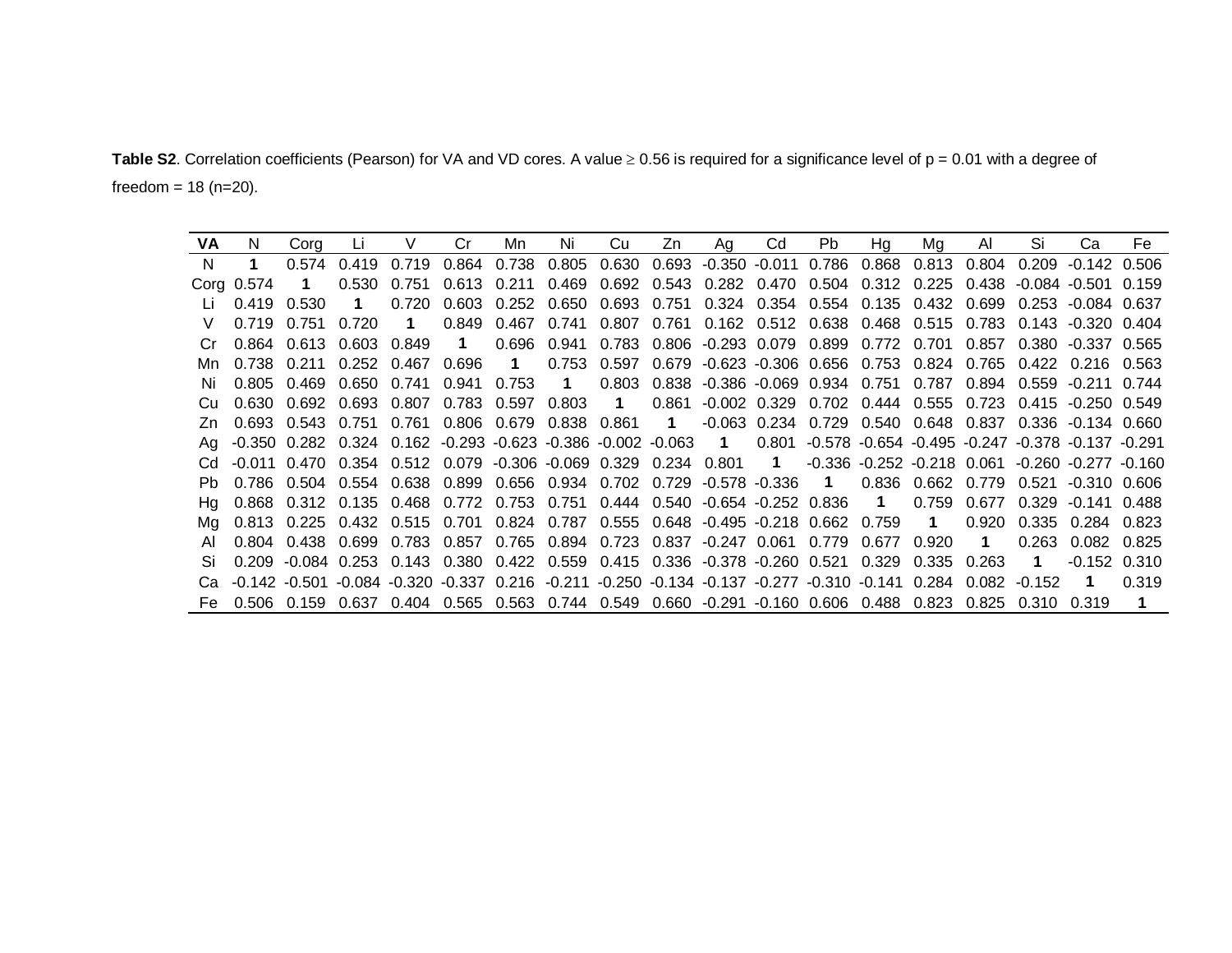| VD.    | N.      | C org  |              |                                          | Cr.         | Mn.                                                                                                    | Ni                   | Cu.            | Zn               | Aa               | Cd               | Pb.                                                      | Ha                      | Ma                      | AI             | Si                                                                                                   | Ca                       | Fe     |
|--------|---------|--------|--------------|------------------------------------------|-------------|--------------------------------------------------------------------------------------------------------|----------------------|----------------|------------------|------------------|------------------|----------------------------------------------------------|-------------------------|-------------------------|----------------|------------------------------------------------------------------------------------------------------|--------------------------|--------|
|        |         | 0.964  | 0.116        | 0.449                                    |             | $0.372 -0.058$ 0.103                                                                                   |                      | 0.689          | 0.848            | 0.606            |                  | 0.664 0.734                                              | 0.853                   | 0.509                   |                | 0.579 -0.765 0.510 0.099                                                                             |                          |        |
| IC ora | 0.964   | 1.     | $-0.051$     | 0.294                                    | 0.209       | -0.061 -0.071 0.571                                                                                    |                      |                |                  |                  |                  | 0.784  0.647  0.621  0.787  0.898  0.357                 |                         |                         |                | 0.416 -0.818 0.602 -0.052                                                                            |                          |        |
|        | 0.116   | -0.051 | 1            | 0.901                                    | 0.867       | $-0.226$ $0.831$                                                                                       |                      |                |                  |                  |                  |                                                          |                         |                         |                | 0.559 0.406 -0.325 0.182 -0.463 -0.346 0.692 0.802 0.028 -0.353 0.398                                |                          |        |
|        | በ 449   | በ 294  | _0.901       | $\mathbf 1$                              | 0.977       | $-0.161$ $0.871$                                                                                       |                      |                |                  |                  |                  |                                                          |                         |                         |                | 0.830 0.683 0.060 0.438 -0.099 0.055 0.782 0.948 -0.255 -0.076 0.463                                 |                          |        |
|        | 0.372   | 0.209  | 0.867        | 0.977                                    | $\mathbf 1$ |                                                                                                        | $-0.185$ 0.925 0.801 |                |                  |                  |                  |                                                          |                         |                         |                | 0.612 0.052 0.369 -0.141 0.018 0.771 0.921 -0.141 -0.119 0.523                                       |                          |        |
| Mn.    |         |        |              | $-0.058 - 0.061 - 0.226 - 0.161 - 0.185$ |             | $\blacksquare$ 1                                                                                       |                      | $-0.003$ 0.125 |                  |                  |                  |                                                          |                         |                         |                | $0.152$ $0.059$ $0.385$ $0.417$ $0.184$ $-0.233$ $-0.025$ $-0.274$ $0.439$ $0.023$                   |                          |        |
| ΙNί    | 0.103   |        | -0.071 0.831 | 0.871                                    |             | $0.925 - 0.003$                                                                                        | $\blacksquare$ 1     | 0.656          |                  |                  |                  |                                                          |                         |                         |                | 0.417 -0.167 0.237 -0.288 -0.192 0.718 0.815 0.031 -0.192 0.589                                      |                          |        |
| Сu     | 0.689   |        | 0.571 0.559  | 0.830                                    | 0.801       | 0.125 0.656                                                                                            |                      | $\blacksquare$ | 0.867            |                  |                  |                                                          |                         |                         |                | 0.522 0.744 0.378 0.501 0.629 0.869 -0.498 0.256 0.369                                               |                          |        |
| ΙZη    |         |        |              | 0.784  0.406  0.683  0.612               |             | 0.152 0.417 0.867                                                                                      |                      |                | $\blacksquare$ 1 | 0.516            | 0.751            | 0.561                                                    |                         | 0.660  0.583  0.791     |                | -0.684 0.457 0.224                                                                                   |                          |        |
| Ag     | 0.606   | 0.647  |              |                                          |             | -0.325  0.060  0.052  0.059  -0.167  0.522  0.516                                                      |                      |                |                  | $\blacksquare$ 1 | 0.619            | 0.694                                                    |                         |                         |                | 0.774 -0.153 0.151 -0.516 0.488 0.013                                                                |                          |        |
| Сd     | 0 664 - |        |              |                                          |             | 0.621  0.182  0.438  0.369  0.385  0.237  0.744  0.751  0.619                                          |                      |                |                  |                  | $\blacksquare$ 1 | 0.594                                                    |                         |                         |                | 0.613 0.245 0.511 -0.692 0.486 -0.122                                                                |                          |        |
| lPb.   |         |        |              |                                          |             | 0.734 0.787 -0.463 -0.099 -0.141 0.417 -0.288 0.378 0.561 0.694 0.594                                  |                      |                |                  |                  |                  | $\overline{\mathbf{1}}$                                  | 0.941                   |                         |                | $-0.013$ 0.114 $-0.713$ 0.772 $-0.082$                                                               |                          |        |
| Hg     | 0 853   |        |              |                                          |             | 0.898 -0.346 0.055 0.018 0.184 -0.192 0.501 0.660 0.774 0.613 0.941                                    |                      |                |                  |                  |                  |                                                          | $\overline{\mathbf{1}}$ | 0.135                   |                | 0.218 -0.735 0.706 -0.053                                                                            |                          |        |
| Mg     | 0.509   | በ 357  | 0.692        | 0.782 0.771                              |             |                                                                                                        |                      |                |                  |                  |                  | $-0.233$ 0.718 0.629 0.583 $-0.153$ 0.245 $-0.013$ 0.135 |                         | $\overline{\mathbf{1}}$ |                | 0.815 -0.228 0.000                                                                                   |                          | _0.362 |
| ΙAΙ    | 0.579   | 0.416  |              | 0.802 0.948 0.921                        |             |                                                                                                        |                      |                |                  |                  |                  | -0.025 0.815 0.869 0.791 0.151 0.511 0.114 0.218 0.815   |                         |                         | $\blacksquare$ |                                                                                                      | $-0.356$ $0.103$ $0.522$ |        |
| Si     |         |        |              |                                          |             | -0.765 -0.818 0.028 -0.255 -0.141 -0.274 0.031 -0.498 -0.684 -0.516 -0.692 -0.713 -0.735 -0.228 -0.356 |                      |                |                  |                  |                  |                                                          |                         |                         |                | $\mathbf 1$                                                                                          | $-0.808$ 0.156           |        |
| Cа     | 0.510 L |        |              |                                          |             | 0.602 -0.353 -0.076 -0.119 0.439 -0.192 0.256 0.457 0.488 0.486 0.772 0.706                            |                      |                |                  |                  |                  |                                                          |                         | - 0.000 -               | <u>በ 1በ3</u>   | -0.808                                                                                               | $\mathbf{1}$             | -0 199 |
| lFe i  | 0.099   |        |              |                                          |             |                                                                                                        |                      |                |                  |                  |                  |                                                          |                         |                         |                | -0.052 0.398 0.463 0.523 0.023 0.589 0.369 0.224 0.013 -0.122 -0.082 -0.053 0.362 0.522 0.156 -0.199 |                          |        |